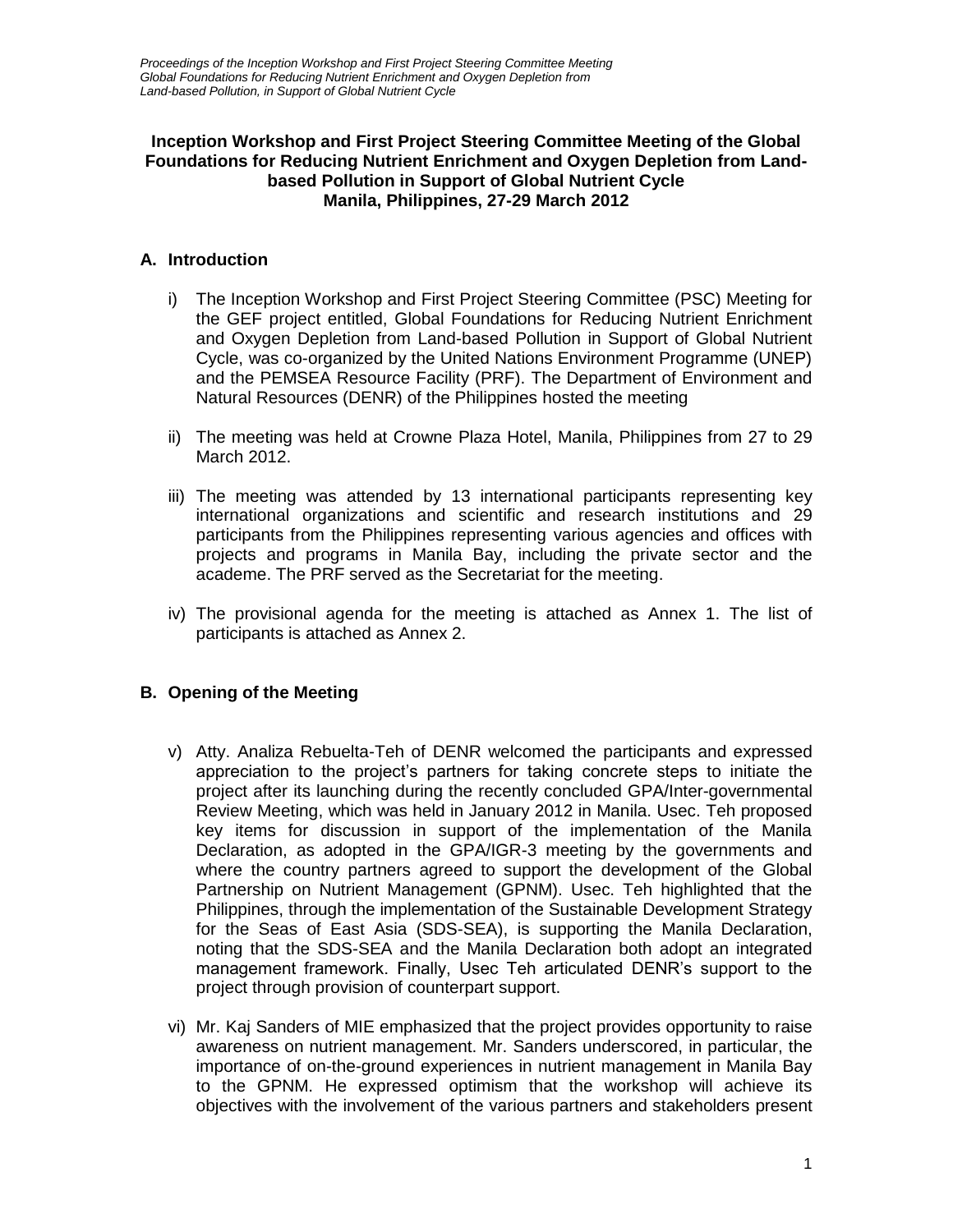who will collectively search for solutions to help address the problem of nutrient enrichment and oxygen depletion in Manila Bay.

- vii) Dr. Anjan Datta, Programme Officer of UNEP recalled that the governments took critical decision on nutrient management during the GPA/IGR-3 meeting through the adoption of the Manila Declaration. Building on the political commitment generated from the IGR, Dr. Datta expressed optimism that the project will gain support from the various stakeholders. He urged the participants to deliberate on the project and move as a unified body in identifying clear actions on how the project will proceed in the most efficient manner.
- viii)Prof. Raphael P.M. Lotilla, Executive Director PRF, affirmed the significance of the meeting in advancing the work that has been initiated particularly in Manila Bay. Prof. Lotilla welcomed the opportunity for building partnerships not only at the local level but also at the global level, taking note of the presence of international experts in providing their perspective in managing Manila Bay and in partnering with the local experts from the Philippines. Prof. Lotilla assured the meeting that the PRF fully supports the endeavor.

### **C. Inception Workshop**

- 1. The Inception Workshop was co-chaired by Atty. Analiza Rebuelta-Teh, Undersecretary and Chief of Staff of DENR and Mr. Kaj Sanders, Senior Policy Advisor of the Ministry of Infrastructure and the Environment (MIE), Netherlands.
- 2. Usec. Teh of DENR presented the objectives of the meeting. She advised that the meeting was divided into two parts, the inception workshop and the PSC meeting:
	- a) The inception workshop will focus on the project objectives, strategy and outputs and provide major stakeholders in the management and rehabilitation of Manila Bay the opportunity to provide inputs in the execution of the project.
	- b) The PSC meeting aims to provide the different project component implementers an opportunity to discuss the different components of the Global Foundations project, the interlinkages, and work schedules, as well as finalize the project work plan and budget.

#### *Introduction of the Global Foundations Project*

- 3. In his introduction of the project, Dr. Datta established the rationale for the project by providing key facts and figures on the extent of hypoxic/eutrophic conditions in coastal areas at the global scale and the implications with regard to loss of ecosystem services. It was estimated that the loss of ecosystem services is valued at USD 200 billion/year. Dr. Datta emphasized that the partnership project aims to contribute in achieving a "blue ocean" and "green field".
- 4. Dr. Datta provided details on the project outcomes and outputs for each of the 4 components, their linkages, the project budget, the sources of co-financing, the various partners involved and the governance structure.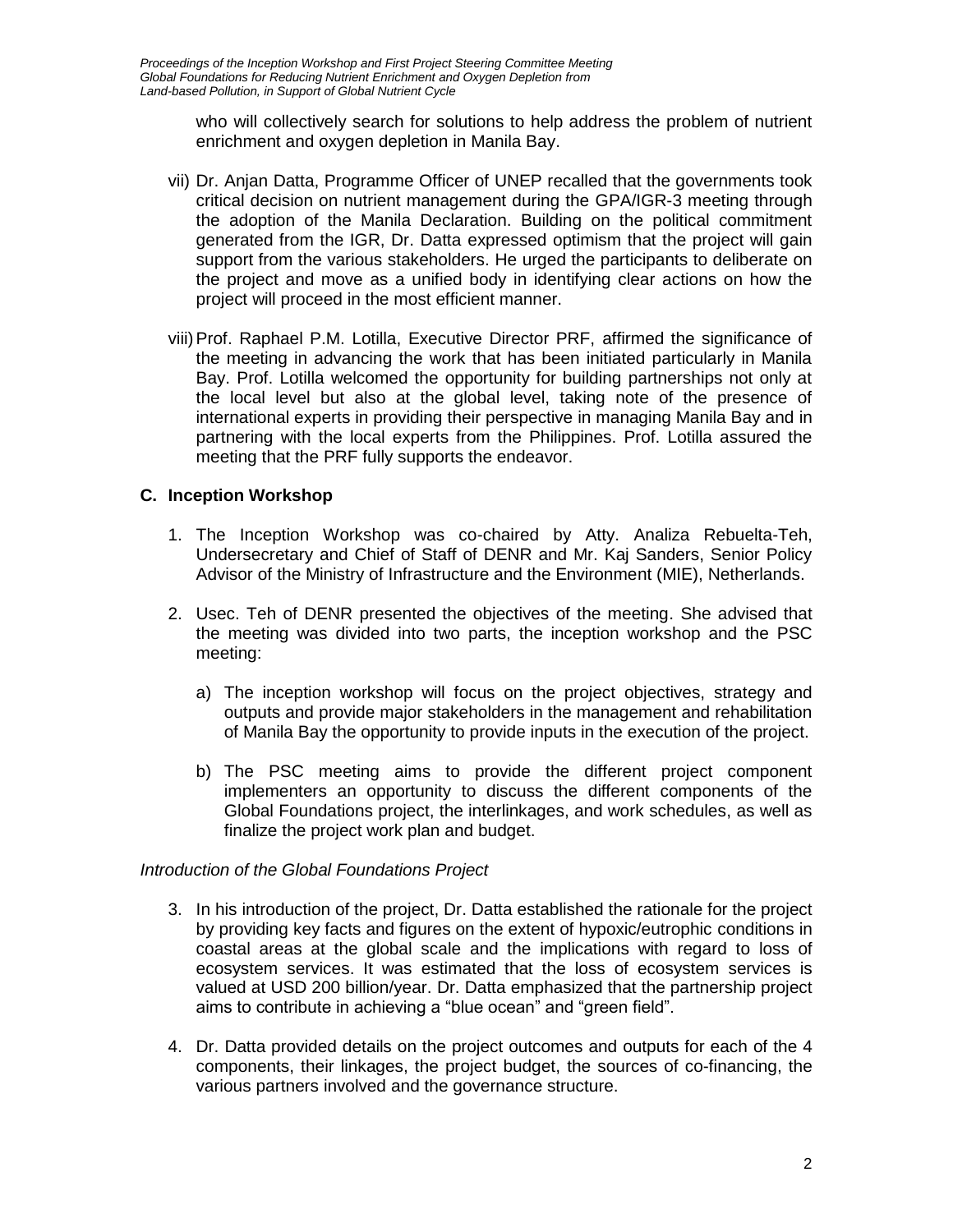- 5. The 4 components of the project were identified as:
	- a) a strong and vibrant global partnership in nutrient management;
	- b) development and application of quantitative modeling approaches for nutrient loadings and their impacts in coastal waters at the global, regional and local scales;
	- c) development of a policy toolbox; and
	- d) execution of a nutrient reduction pilot project in the Manila Bay watershed.
- 6. The project will benefit from the collective effort of various partners particularly from the concerned government agencies and scientific institutions in the Philippines, India, USA and the Netherlands, the scientific community, the industry, the NGOS and CSOs, from regional projects and UN agencies.
- 7. Dr. Datta reinforced Usec. Teh's statement concerning the government's commitment to support the Global Nutrient Cycle Project through the implementation of the Manila Declaration. Dr. Datta further stressed that the selection of Manila Bay as the pilot site is significant because the declaration was signed in Manila during which the Government of the Philippines, represented by DENR, served as host of the GPA/IGR-3.

### **Overview of Manila Bay**

*Preliminary assessment of hypoxia in Manila Bay*

- 8. Dr. Gil Jacinto of the UP-Marine Science Institute presented the results of a preliminary assessment of hypoxia and eutrophication in Manila Bay. Dr. Jacinto explained that hypoxia is the condition of very low levels of dissolved oxygen (<2.8mg/L) in the water column while eutrophication is the enrichment of nutrients in water bodies.
- 9. Manila Bay, identified as one of the pollution hotspots in the East Asian Seas region, is home to about 26 million people and receives about 250,000 t of BOD/year. Manila Bay has a catchment area of 17,000 km<sup>2</sup>, an average depth of 17 m and influenced largely by two major river systems, i.e., Pasig and Pampanga Rivers. The results presented covered dissolved oxygen (DO) and nutrients (NH<sub>3</sub>, NO<sub>3</sub>, PO<sub>4</sub> and SiO<sub>4</sub>) concentrations measured in 31 stations in the bay during the northeast (cool, dry season) and southwest (rainy) monsoons of 2010 (February and July) and 2011 (February and August). Although the conditions vary seasonally, the preliminary results showed a seemingly worsening hypoxic condition of the bay, with the hypoxic layer increasing from approximately 9m in July 2010 to about 19 m in August 2011. Coinciding with the low levels of DO, elevated concentrations of nutrients (i.e.,  $NO<sub>3</sub>$ ,  $PO<sub>4</sub>$  and  $SiO<sub>2</sub>$ ) were also observed in the midsection of the bay. It was highlighted however that such initial results need to be further validated by a more frequent sampling strategy, and results of modeling and pollution tracing studies. Nonetheless, the assessment provides a benchmark against which impacts of management interventions (e.g., MBEMP, Manila Bay Coastal Strategy, Manila Third Sewerage Project, Supreme Court continuing mandamus, etc.) can be evaluated.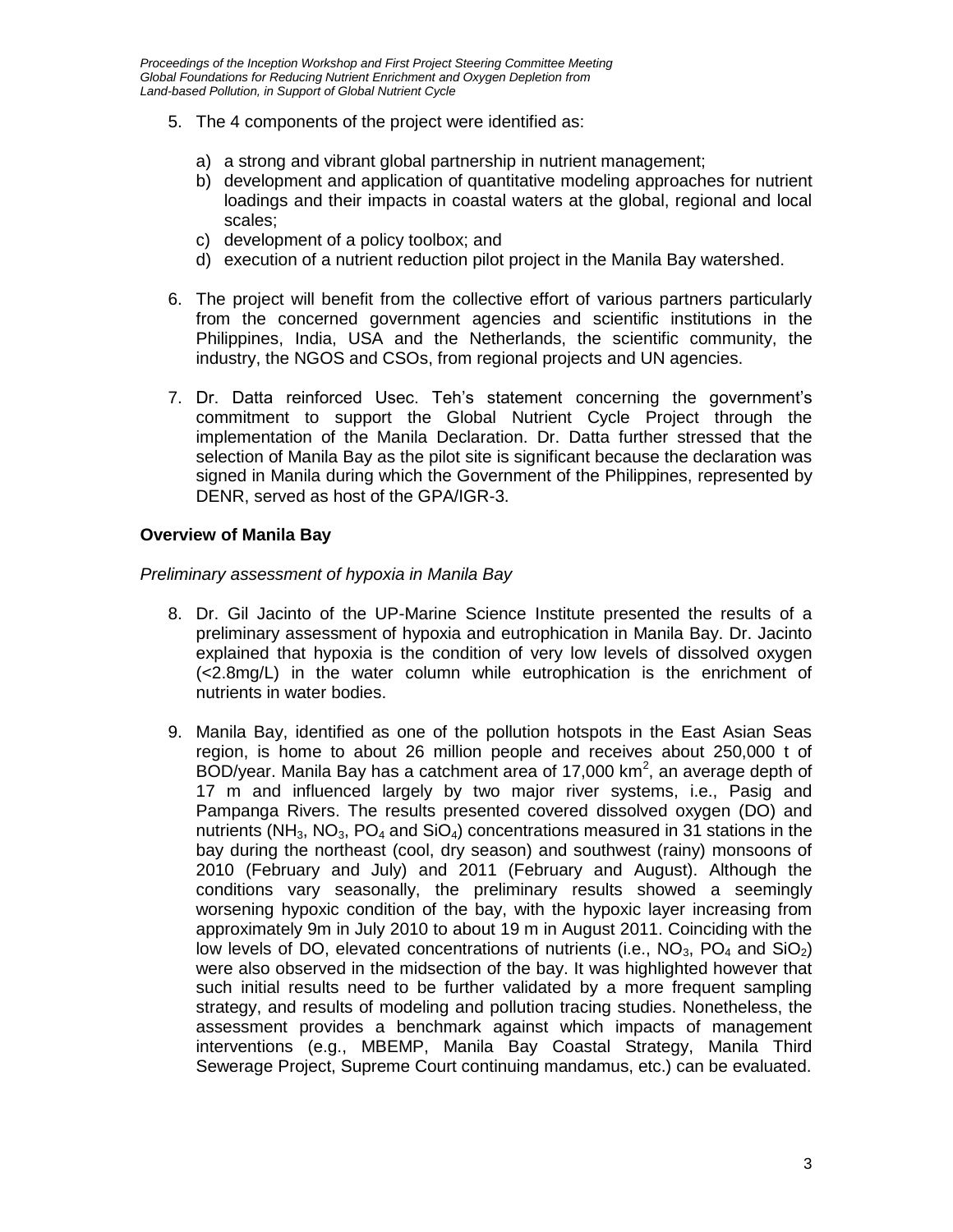#### *Stakeholder's remarks*

- 10. The following stakeholders provided views on the proposed project objectives and expectations in the context of Manila Bay rehabilitation:
- 10.1 Ms. Risa Halagueña, representative of the Supreme Court of the Philippines informed the meeting that the role of the Supreme Court, through the Manila Bay Advisory Committee (MBAC), is to oversee the implementation of the Supreme Court's Decision, which was passed in 2008, requiring 13 government agencies to implement the Operational Plan for the Manila Bay Coastal Strategy (OPMBCS). Under the *writ of continuing mandamus*, the government agencies are required to submit quarterly progress reports to the Supreme Court indicating the progress made in rehabilitating Manila Bay.
- 10.2 Ms. Halaguena elaborated on the main causes of degradation of Manila Bay, which include the presence of informal settlers that directly discharge their wastes into the waterways and solid and liquid wastes generated from landand sea-based activities. For solid waste management, 9 out of the 17 local government units (LGUs) in Metro Manila have solid waste management plans (SWMP) in place. However, only 1 LGU has a SWMP that has been approved by the National Solid Waste Commission. Ms. Halaguena cited a number of constraints and challenges in the implementation of the Supreme Court decision These include mechanisms for institutional collaboration and coordination, raising awareness on the costs of environmental problems to facilitate engagement of the public in the rehabilitation of the Bay and limited capacity on the part of the mandamus agencies. Ms. Halaguena reiterated that the Supreme Court is positive that the nutrient reduction project would facilitate cooperative efforts in the rehabilitation of Manila Bay, particularly in generating best practices that the LGUs can emulate.
- 10.3 Dr. Elisea Gozun, Presidential Advisor for Climate Change and member of MBAC of the Supreme Court cited that, in view of limited funding and technical capacity of the mandamus agencies and LGUs involved in the rehabilitation of Manila Bay, prioritization of issues and problems and identifying achievable targets should be undertaken. According to Dr. Gozun, solid waste management is the focus of current efforts since it is visible. There appears to be limited understanding on the contribution and impact of sewage and agricultural sources to the pollution problem in the bay.
- 10.4 Dr. Gozun pointed out that Manila Water and Maynilad, the two water concessionaries responsible in providing safe water and sanitation services, only cover a significant portion of Metro Manila and the provinces of Rizal and Cavite. Beyond these areas, the water districts of the respective LGUs should be brought into the picture. Furthermore, in view of the 3-year terms of office of local chief executives, a mechanism must be put in place to allow for longterm planning. Pressure groups are useful to ensure that the political leaders act.
- 10.5 Ms. Adelina Santos-Borja of the Laguna Lake Development Authority (LLDA) examined the dynamics of Laguna Lake relative to its connection with Pasig River and Manila Bay, hence establishing the basis for LLDA's involvement in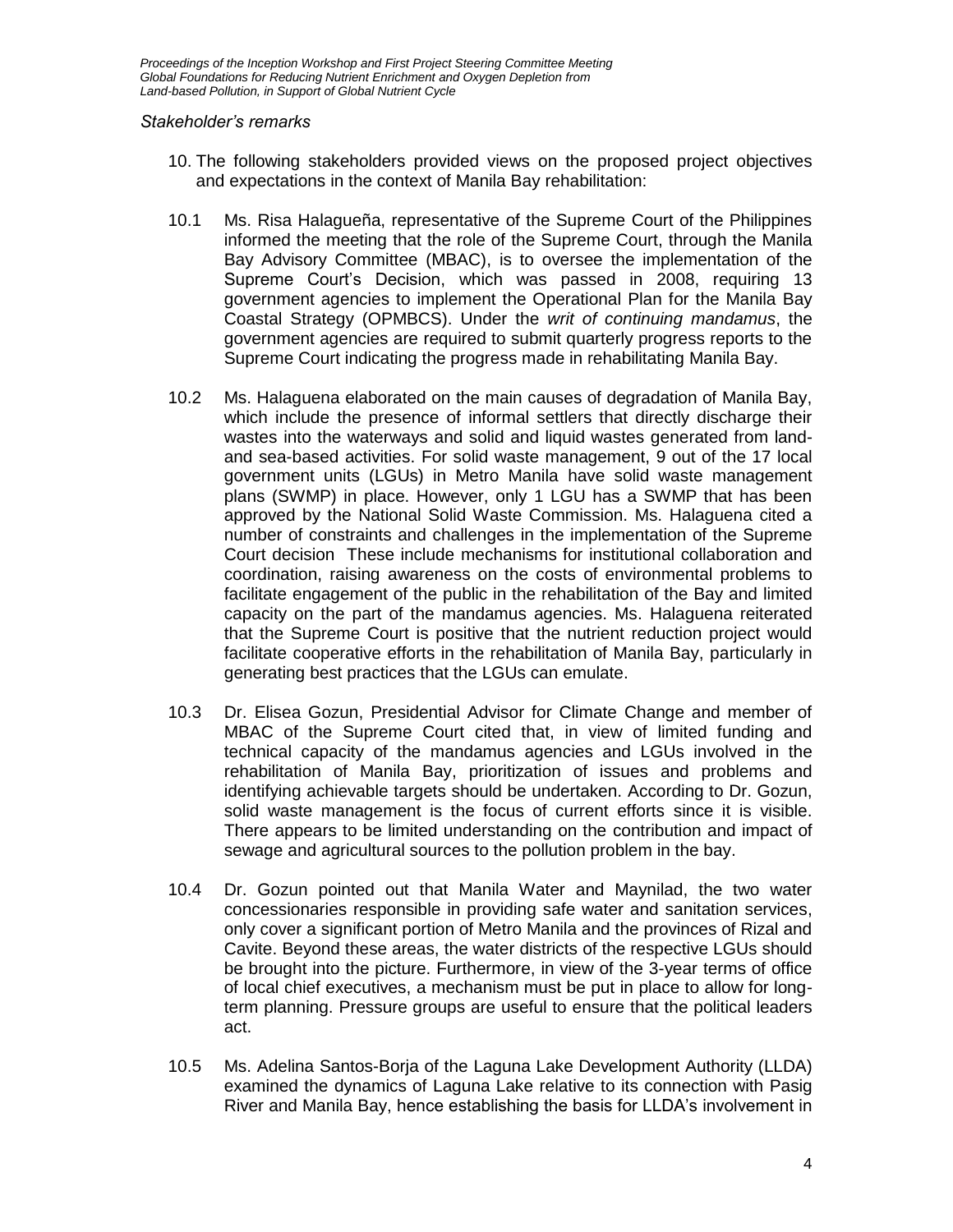the project. Ms. Borja opined that the interconnection of the 3 water bodies warrants the integration and coordination among the various projects and programs. She also sees the project as an opportunity to establish and strengthen partnerships, for instance with Chilika Lake Development Authority to facilitate knowledge sharing in addition to capacity development of LLDA.

- 10.6 Mr. Ramon Alikpala of the Metropolitan Waterworks and Sewerage System (MWSS) reaffirmed MWSS' commitment to reach its 100% sewerage coverage for areas covered by the two water concessionaires by 2037, as indicated in the MWSS Master Plan. Mr. Alikpala indicated that the achievement of the said target, however, will rely on a number of factors such as the availability of land where the wastewater facilities can be built. Mr. Alikpala called for stronger support from the LGUs by helping identify areas within their jurisdictions where the wastewater facilities can be situated. As an alternative, MWSS is also looking at different technology options to address the land constraints. Mr. Alikpala also informed the meeting that aside from ensuring water quality, MWSS is also facing the challenge of ensuring water quantity to satisfy the increasing demand for water usage by various sectors. He cited that there is an increasing interest among commercial and industrial establishments to tap Manila Bay as a potential water source. Apparently, desalination is cheaper than connecting to either of the two water concessionaires' water supply lines. He suggested that aside from sewerage problem, this matter should also be looked into.
- 10.7 Mr. Nilo Tamoria, Regional Executive Director, DENR National Capital Region cited that over 80 percent of nutrients being discharged into Manila Bay are coming from domestic sources, particularly from Metro Manila. He likewise raised concern that the contribution from the agriculture sector in the nutrient loading of the bay is not well accounted for. Interventions can be effective as long as their implementation is done in a coordinated manner.
- 11. Following the presentations by the major stakeholders in Manila Bay area, a general discussion ensued. The following information was shared during the discussion:
	- a) PEMSEA, in coordination with LLDA and PRRC, has undertaken a study to quantify nutrient loadings from domestic, agriculture, forestry and industrial sources covering the Laguna de Bay-Pasig River-Manila Bay watershed.
	- b) An assessment of nutrient loading from croplands has been completed by the Bureau of Soils and Water Management (BSWM) of the Department of Agriculture. Assessment of nutrient loading from livestock and poultry and aquaculture activities is ongoing.
	- c) There is a need to integrate health and sanitation concerns into the management of Manila Bay.
	- d) The management of Manila Bay should be viewed from a wider perspective of sustainable development, and not solely on the basis of individual programs and projects. In this way, proposed and future activities can be designed to better contribute to improving social, economic and environmental conditions in the Bay area.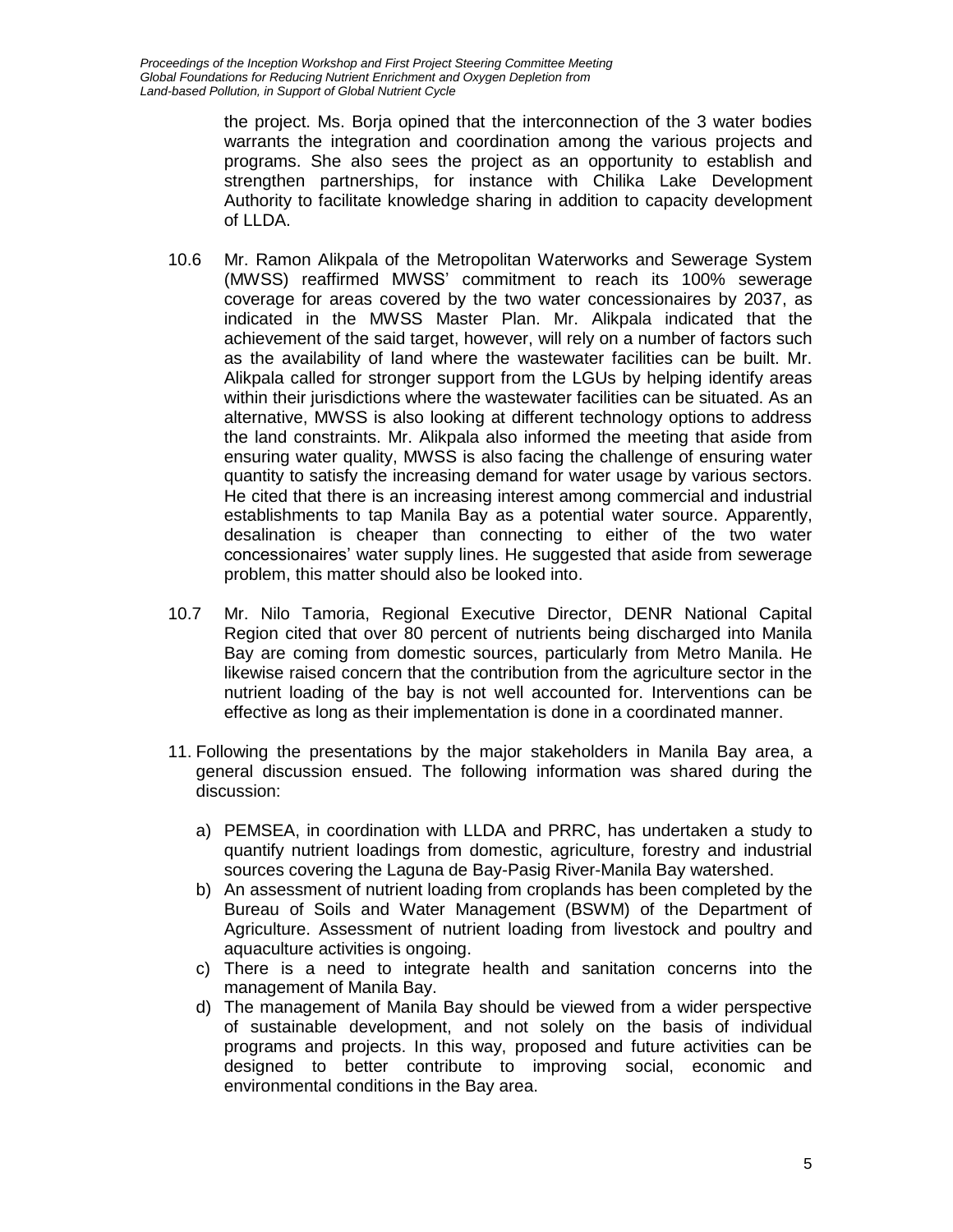- e) Research activities should include economic valuation, ecosystem modeling and monitoring, and ensure that the results generated are useful to policyand decision-makers.
- f) The participation of local communities and stakeholder groups (i.e., farmers, fishers, traders, industries, etc,) should be encouraged.
- g) Communication must be promoted at all levels, including down to the grassroots level.
- h) Building partnerships is a key to fulfilling the objectives of the project, taking into consideration the varying perspectives of the various partners and stakeholders groups.

#### **Overview of ongoing programs and projects**

#### *Sewerage and sanitation master plan in Metro Manila*

- 12. Ms. Leonor Cleofas of MWSS presented the Sewerage and Sanitation Master Plan for Metro Manila. Ms. Cleofas highlighted that, as part of the commitment and compliance to the Supreme Court continuing mandamus, MWSS has extended the contracts of the two concessionaires from 2015 to 2037 with the condition to accelerate and double the investments for sewerage and sanitation and to support the development of new water sources. By 2037, both concessionaires should have 100% percent sewerage coverage for the Metro Manila area, as well as the provinces of Rizal and Cavite.
- 13. Ms. Cleofas informed the meeting that the two water concessionaires are investing over 3 billion USD. The challenges cited include tariff implications due to the huge investments, willingness and capacity to pay, land constraints for the wastewater facilities and policy gaps on water pollution, particularly in reference to pre-treatment standards and revised effluent standards for nutrients.

#### *Operational plan for the Manila Bay Coastal Strategy*

14. Mr. Noel Gaerlan of the Manila Bay Coordinating Office (MBCO) provided an overview of the programs, projects and activities that the MBCO is coordinating in relation to the implementation of OPMBCS, particularly in compliance to the Supreme Court continuing mandamus. The initiative and accomplishments in the following clusters: a) Liquid Waste, b) Solid Waste, c) Informal Settlers and d) Habitat and Ecosystem were highlighted.

#### *Assessment of nonpoint source pollution from croplands of Manila Bay system*

15. Dr. Edna Samar from the Bureau of Soils and Water Management (BSWM) of the Department of Agriculture presented the results of the assessment which aimed at gathering baseline data for the estimation of the pollution loading for croplands into the Manila Bay system. Eighteen (18) water and twenty five (25) soil sampling sites were established at four (4) sub-watersheds (i.e., Pampanga River Basin, Pasig River Basin, Bataan watershed and Cavite watershed) that span the Manila Bay system. The parameters measured to estimate loading included nutrients (nitrate and phosphate), heavy metals (lead, chromium, nickel, copper and zinc), pesticides residues (organochlorine, pyrethroid, organophosphates) and coliform (total and fecal coliform). Of the estimated total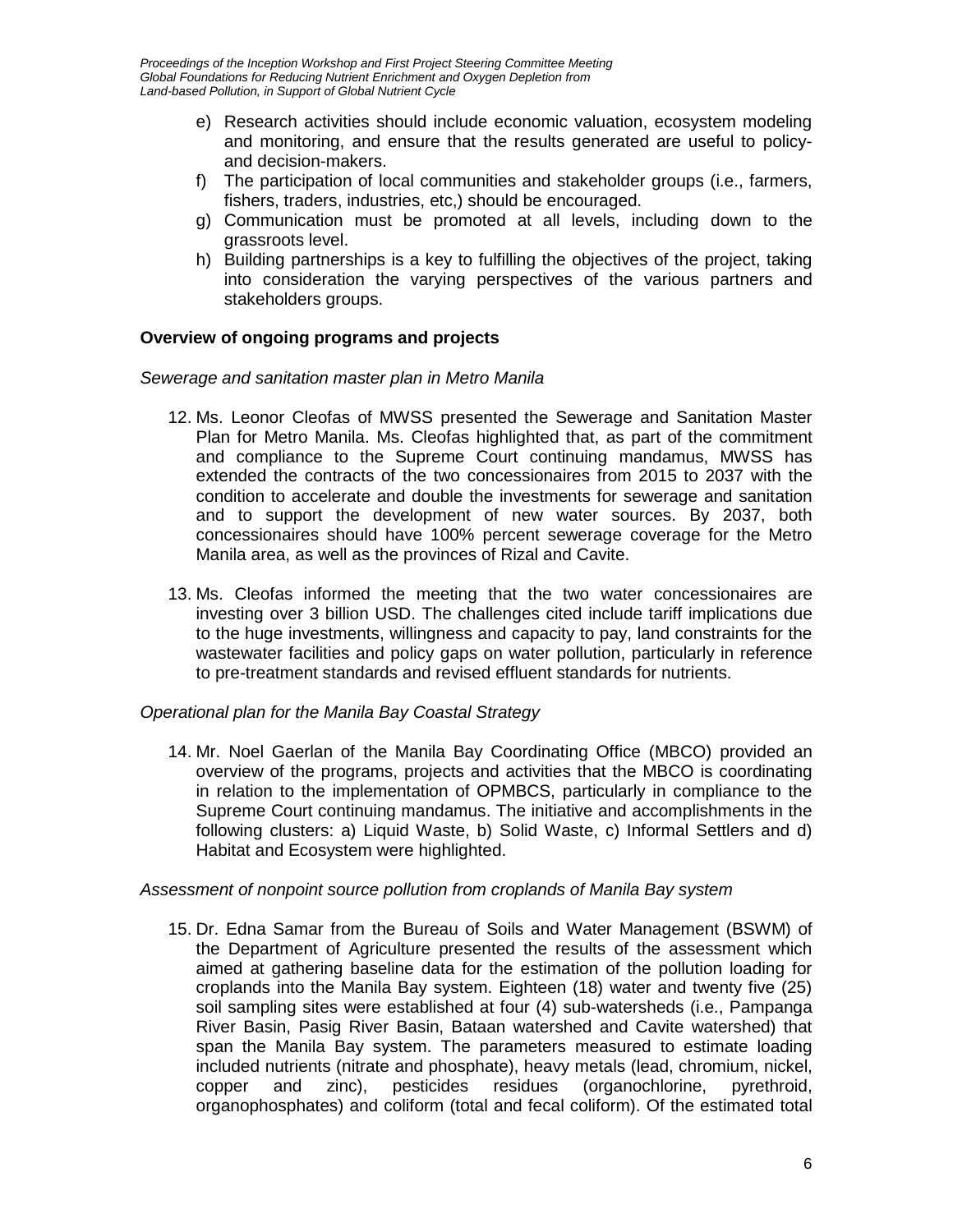agricultural areas of 817,750 ha in Manila Bay, 813,943 ha are classified as croplands.

- 16. Results of the assessment indicated that the concentrations of  $NO<sub>3</sub>$ , NH<sub>4</sub>-N and TP and heavy metals in soil and water samples are within limits/criteria while pesticide residues are below the lower limit of quantification. Total and fecal coliform in water in some sites exceeded allowable levels for Class SB water classification. For the anthropogenic sources, nutrient loading from croplands included commercial fertilizers and pesticides (insecticide, herbicide, fungicide, molluscide, and nematocide). The average use of  $N & P$  was found to be below the recommended rates. Of the estimated nutrient use of 52,102 MT, it was estimated that 29,491 MT or 51% represent loading into the environment.
- 17. Although the level of current fertilizer application in the Manila Bay watershed is considered to be below the recommended rate, it was suggested that the project needs to include the key stakeholders, (i.e., farmers and farmer groups, etc.) in order to raise awareness and understanding on efficient use of fertilizers and increased food production. Dr. Samar indicated that a considerable number of farmers welcome new technologies to increase productivity and improve efficiency. Furthermore, their involvement would allow the project team to understand better their perspective and attitudes and the way the farmer groups are organized.
- 18. In the context of the project and the estimation of the total pollutant loading in the Laguna Lake-Pasig River and Manila Bay watershed, the results of the BSWM assessment would be very useful for the refinement of the outputs generated from the total pollutant loading (TPL) initiative being undertaken by LLDA, PRRC and PEMSEA.

### *Pasig River Rehabilitation Program*

- 19. In his presentation, Engr. Richard Penaflor of the Pasig River Rehabilitation Commission (PRRC) highlighted the multistakeholder approach and community participation in the rehabilitation of the river, particularly along key "esteros" or tributaries that are draining into the Pasig River. The presentation initially showed the sad state of the tributaries and the sequential efforts of various players in rehabilitating selected "esteros", which are intended to serve as pilot sites for other areas of the river.
- 20. Massive public awareness campaigns and community participation were conducted in coordination with the media. In addition, the establishment of the River Warriors, consisting of volunteer groups to sustain the rehabilitation and conservation efforts through the conduct of continuous awareness campaign and monitoring of the community activities, has been considered an innovative way of involving various sector groups in the process.
- 21. In addition to the national agencies, PRRC was able to engage the private sector group through their CSR programs, to develop clean-up activities along the esteros.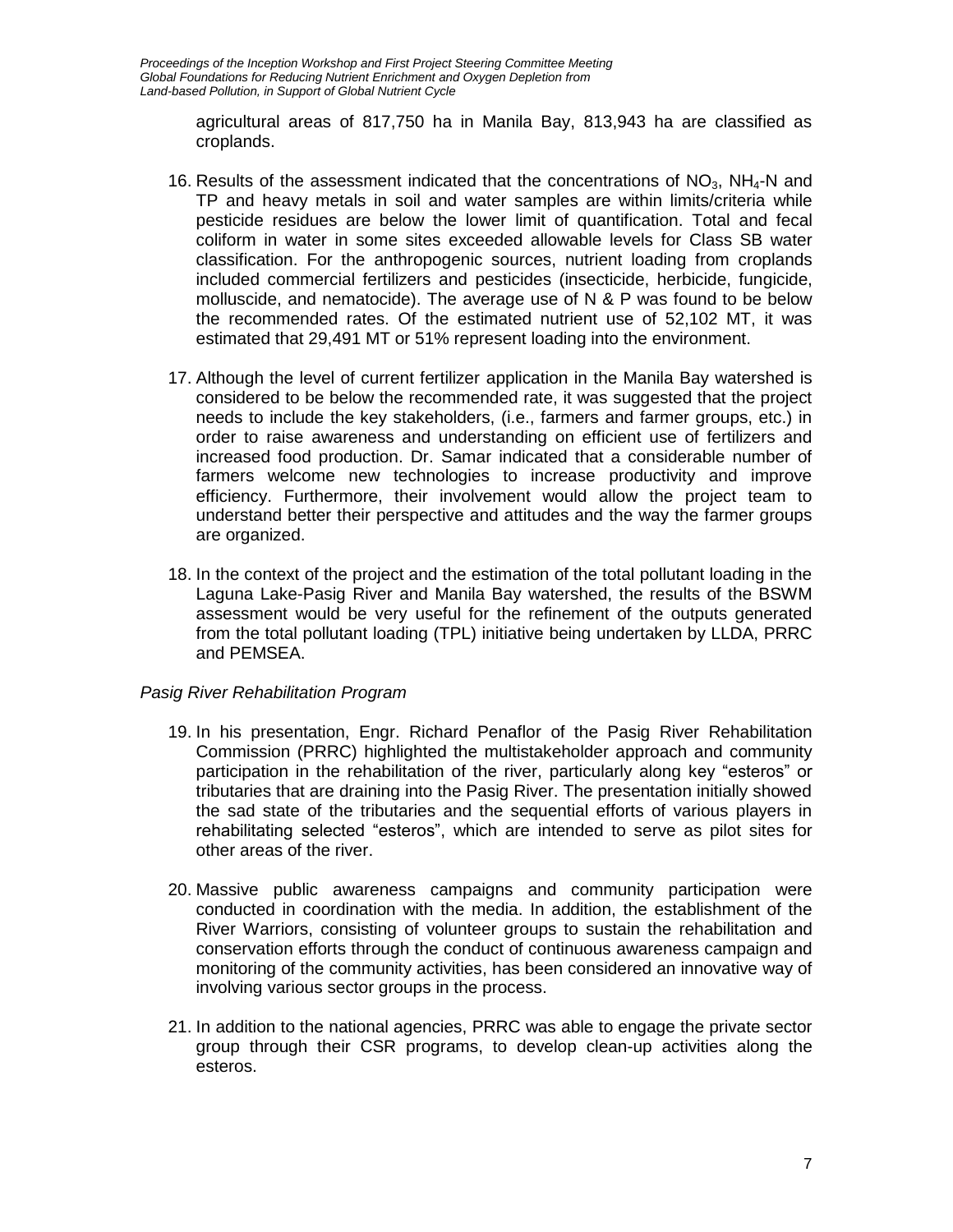22. The Pasig River Master Plan covering the period 2012-2016 was presented showing the spatial and temporal coverage of the rehabilitation efforts along the 27-km stretch of the Pasig River System, including Manila Bay, until 2016.

### *Laguna Lake Environmental Management Program*

- 23. The presentation from Ms. Adelina Borja indicated that LLDA's environmental programs take into consideration the inter-linkages of the 3 bodies of water, Laguna Lake, Pasig River and Manila Bay.
- 24. Within the Laguna Lake, the two major environmental problems identified included siltation and pollution. Environmental programs that are being implemented to address these concerns included:
	- a) Regulation of effluent discharge through the environmental user fee system involving issuance of permits and clearances, surveillance and monitoring of business establishments and enforcement of applicable regulatory measures;
	- b) Regulation of aquaculture activities;
	- c) Solid waste management in collaboration with the local government units within the lake's watershed;
	- d) Implementation of river rehabilitation program with the involvement of the River Councils in 24 sub-watersheds in the lake and complementing the efforts of the Pasig River Rehabilitation Commission relative to Pasig River;
	- e) Reforestation and afforestation activities; and
	- f) Water quality monitoring.
- 25. An innovative way of communicating the results of the water quality monitoring in a non-technical manner was developed for the benefit of the various stakeholders of the bay. Such mechanism is called the Water Mondriaan, which uses the primary colors to represent the different water quality parameters being measured under the water quality program.
- 26. Under the Global Foundations Project, LLDA sees the opportunity for enhancing capacity and possible collaboration with Chilika Development Authority, particularly in the development of the ecosystem report card.

### *Total pollutant loading (TPL) in Laguna Lake-Pasig River-Manila Bay watershed*

27. Mr. Emiterio Hernandez of LLDA presented the initial results of the application of a waste load model in the Laguna Lake-Pasig River-Manila Bay watershed. The waste load is estimated based on the emission factor and emission variable principle for each of the relevant pollutant sources. The model calculated the total BOD, total N and total P loadings for the 58 sub-basins in the watershed for the years 2008 and 2010, and projected loadings for 2015 and 2020. Results showed that domestic sources account for about 80-90 percent of total BOD, N and P loadings in the watershed areas. The industrial and commercial sector were shown as the second major pollutant source (>10 to about 20 percent) while the agriculture and forestry sectors account for less than 10% of the total pollutant loadings.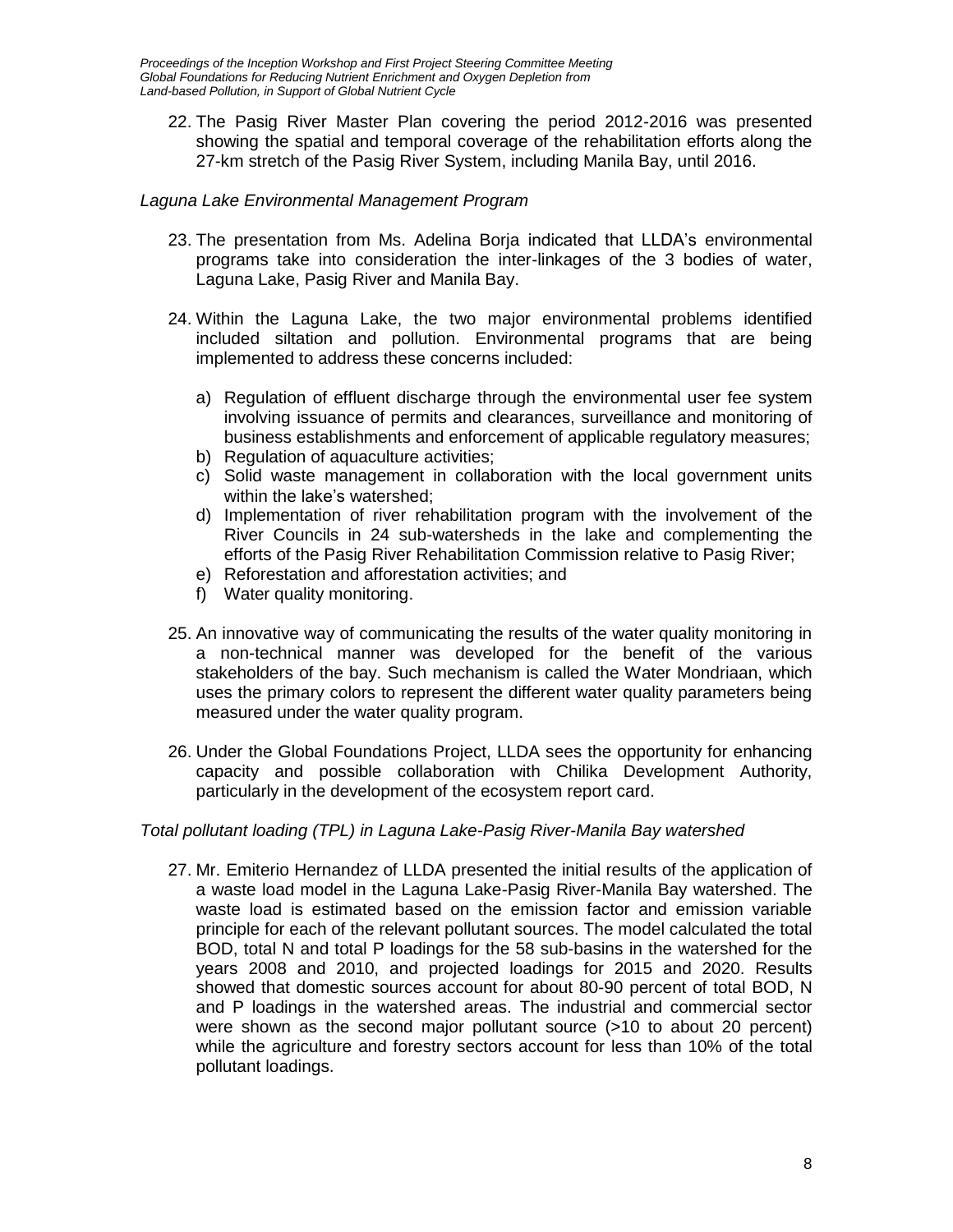- 28. Initial results of pollutant load calculations for the Marilao-Meycauayan-Obando river basin were also presented. High BOD, N and P loading were observed in the Valenzuela, Meycauayan North and Caloocan sub-basins.
- 29. The waste load estimations will be further refined to consider the impact of management interventions (e.g., existing and planned sewage treatment plants). Water quality model for the Manila Bay and Pasig River and waste load models for the other major river systems in the bay will also be developed.
- 30. The emission factors used in the development of the model were based on per capita loading as cited in literature. The waste load production per capita or population equivalent is subdivided into grey water discharge (domestic wastewater from washing and bathing) and black water or waste loads from toilets. In particular, 10g BOD/capita/day from grey water generation and 20 g BOD/capita/day from black water was used
- 31. The modeling results for Laguna Lake have been validated with water quality monitoring data. However, this is yet to be undertaken for the expanded Laguna Lake-Pasig River-Manila Bay watershed model. The need for monitoring data that will validate and provide a feedback mechanism for the refinement of models was stressed.
- 32. It was further emphasized that the development of modeling scenarios need to take into account the required capital investments, operating costs and the costbenefit with respect to the overall target of rehabilitation of water quality in Manila Bay and its watershed areas.

### *Nutrient management in India*

33. Dr. N. Raghuram, co-founder of the Indian Nitrogen Group (ING), provided a brief background on the efforts of ING in the nutrient assessment and management in India. Established in 2006, the ING consists of about 200 members from partner government agencies, academe, research institutions, industries and other stakeholders. The ING conducts policy and scientific researches, as well as advocacy on nutrient management through publications and conferences. ING presented estimates of N and P fluxes in major river systems in the east coast of India, totaling to about 61,272 million g/yr of N and 51,719 million g/yr of P. The presentation also covered results of the algae research in the Indian coast, assessments of the Odisha coast, Mahanadi and Chilika Lake, and the nitrogen pollution assessments of groundwater and river systems in India. Other activities identified included: the standardization of methodologies on nutrient assessment, mapping of the nutrient (N and P) flows, including sources and sinks in India and the development of a framework for the national assessment of nutrient cycles.

### *Open Discussion*

- 34. Based on the presentations, the meeting participants provided the following insights and comments:
	- a) Utilize available platforms such as the LLDA Decision Support System and build on what has been established.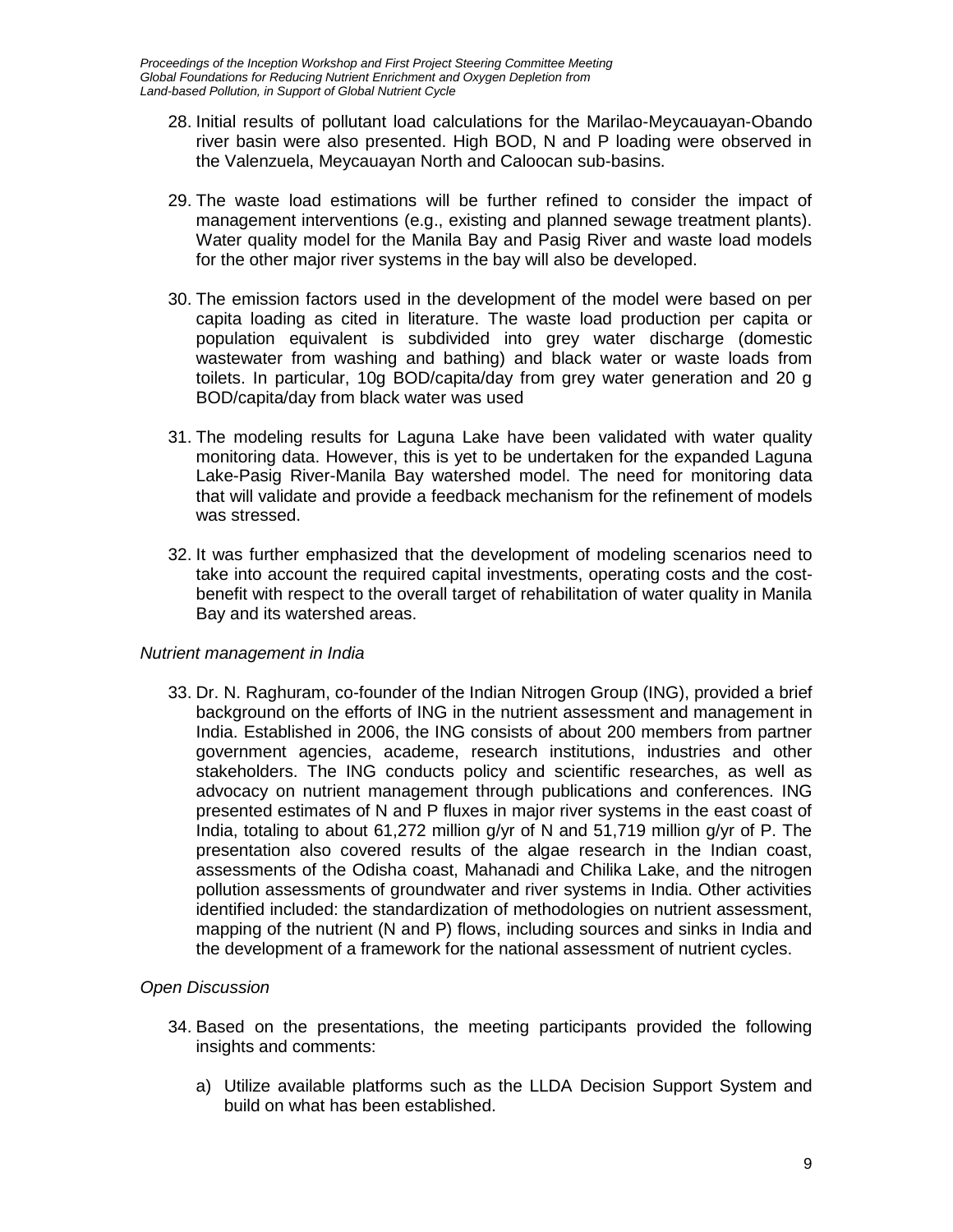- b) Existing donor-based projects of the government should be taken into consideration in terms of determining where the project's limited resources should be channeled and where it can make a difference.
- c) Establish partnerships to promote sharing of data and information, expertise and resources.
- d) Identify appropriate mechanisms for maintaining and sustaining the partnership.
- e) Link targets with required actions and management interventions to achieve the targets.
- f) The project should be viewed in the context of sustainable development, where sewerage and sanitation is one of the issues to be addressed along with other concerns (e.g., food security; poverty reduction; climate change impacts; etc.).
- g) In order to get the attention of policy makers and politicians, the social, economic and environmental benefits of the project should be clearly communicated.
- h) Develop messages that elicit response calls for targeted communication. Utilize the social media to reach out to a wider audience.
- i) Manila Bay was recognized as a mutli-sector and multi-use resource thus warranting a different management approach.

## **D. Project Steering Committee Meeting**

35. Mr. Kaj Sanders of MIE, the Netherlands, chaired the PSC meeting. For the presentation of the 4 project components, Mr. Sanders requested the component leaders to address 3 key aspects, i.e., doability in terms of prioritization and timing, relevance of outputs and linkages with other components and adequacy of budget.

### *Project Component B*

- 36. Dr. Henrik Enevoldsen of IOC UNESCO presented Component B, which focuses on developing and applying quantitative modeling approaches to estimate and map sources and contributions of different nutrient sources to coastal nutrient loading and their effects; indicating when nutrient over-enrichment problem areas are likely to occur; and estimating the magnitude of expected effects of further nutrient loading on coastal systems under a range of scenarios.
- 37. The component consists of 7 sub-projects and the expected outputs are as follows.
	- a) overview of existing tools for source-impact analysis;
	- b) global data bases on nutrient loading, occurrence of harmful algal blooms and hypoxic areas, and on coastal conditions, nutrient sources and effects;
	- c) nutrient impact modelling to provide source-impact analysis at global/regional scales and in relation to Manila Bay watershed, enabling predictive capability/ assessment of effects/and development of regional models and maps;
	- d) summary models and analysis tailored to assist policy making;
	- e) training of regional and national scientists/policy experts in source impact modelling, and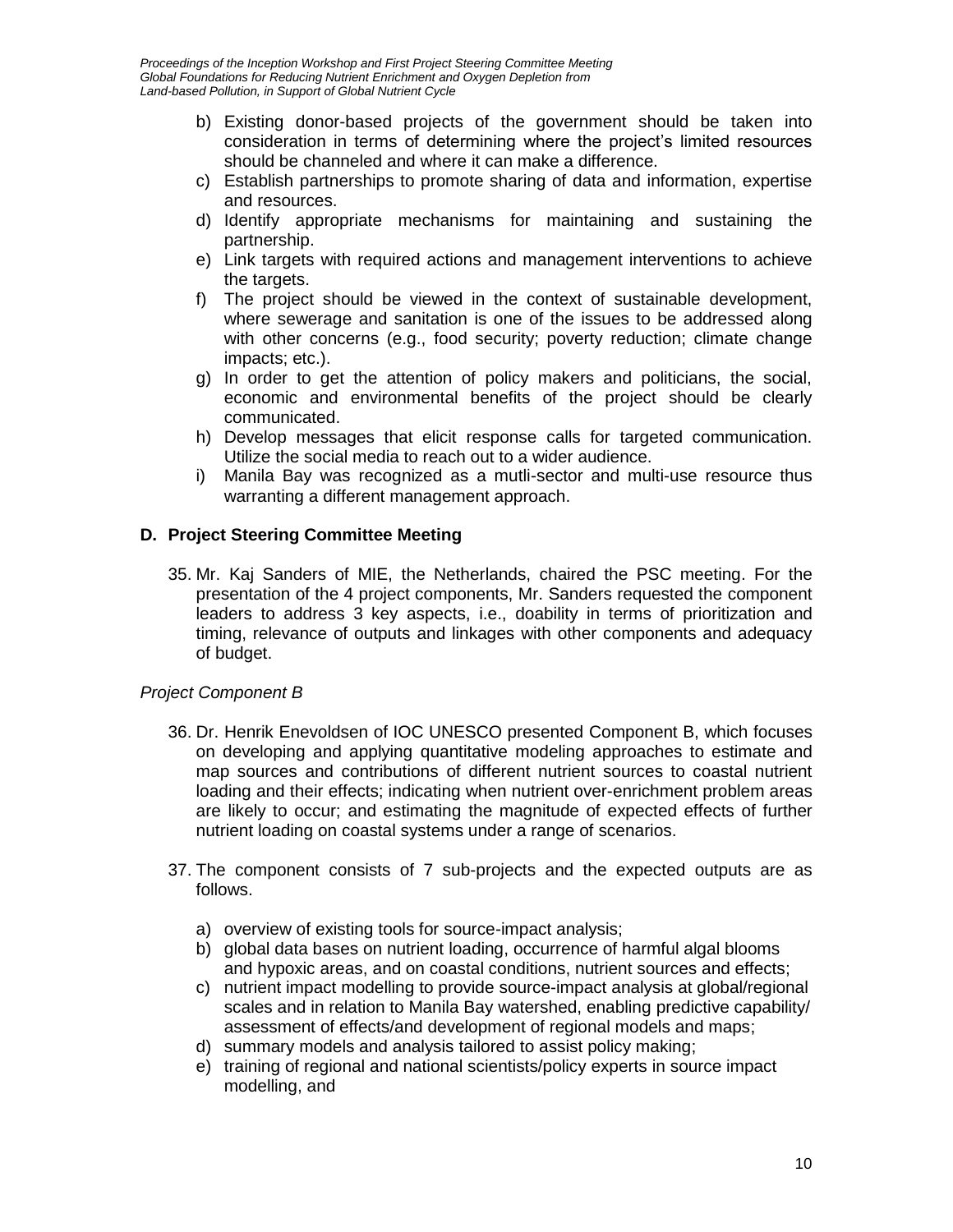- f) source impact guidelines/user manuals for integrated assessment and nutrient criteria to assist policy makers.
- 38. The meeting noted the following during discussion:
	- a) The time required to complete the modeling should be clarified since it has implications on the outputs of the other components of the project.
	- b) Since the end users of the project are the policy and decision makers, there should be an effort to fast track the completion of outputs to enable the evaluation of impacts of the recommended interventions in the  $3<sup>rd</sup>$  year.
	- c) A medium-term scenario can be considered where the modeling may still proceed using available data. The first order output can be a "guesstimate". Higher resolution estimates can be generated later depending on how much data will be gathered to run the model to their full potential.
	- d) It was established that about 70 percent of the pollutants entering Manila Bay originate from two major sources, i.e., Pasig River and Pampanga River. It was suggested that the modeling focus on these two river systems as well as Manila Bay as priority. First order estimates could be utilized in the other river systems in the Bay area, where data may be lacking, given the limited time and budget for the project. Over the longer term (i.e., beyond the 3-year life of the project) higher resolution estimates can be generated as more data become available.. A scoping exercise to select priority areas can be considered.
	- e) The project should be open to new ideas including possible adjustment in the design and sequencing of activities to fit the local context and for consideration in future investments.

### *Project Component C*

- 39. Mr. Chuck Chaitovitz of GETF presented Component C, which focuses on the development of a "policy toolbox", through which the decision-makers will have informed and interactive access, to cost effective, replicable tools and approaches to develop and implement nutrient reduction strategies.
- 40. The 7 sub-projects under this component are expected to deliver the following outputs:
	- a) global overview and inventory of technological/policy options to reduce nutrient over-enrichment;
	- b) in depth case studies of technology/policy options, including analysis of cost effectiveness and success;
	- c) synthesis report providing review of regulations, measures, etc. to reduce nutrients;
	- d) replication and up-scaling strategies;
	- e) consolidated policy toolbox (bringing together above outputs) containing detailed summaries of policy options, technology measures and their achievements, costs, socio-economic impacts, infrastructure required;
	- f) application of source-impact analysis from Component B to the Policy Toolbox to illustrate and communicate method for integrated approach to investments and decision making on nutrient reduction, and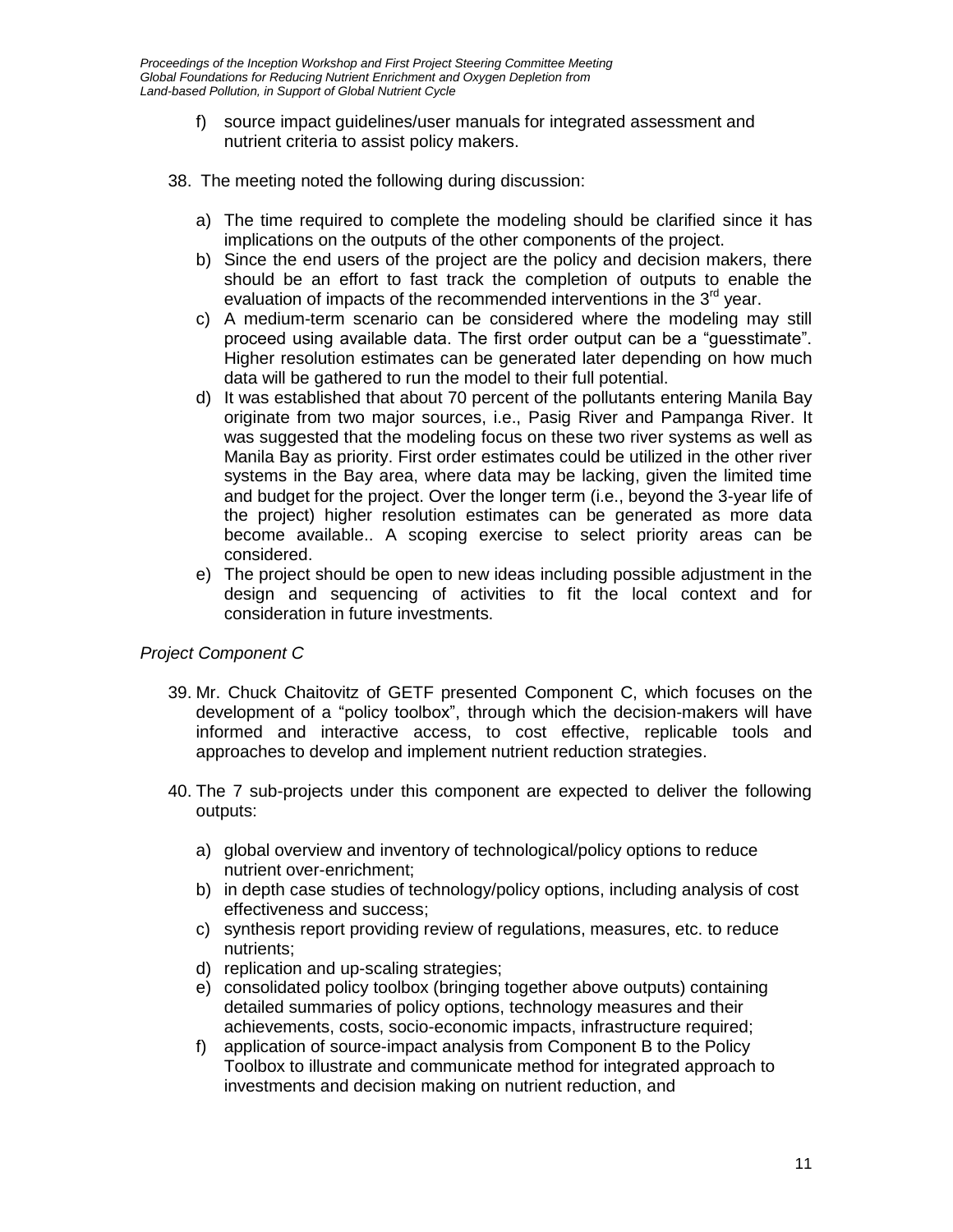- g) regional and national scientists and policy experts, particularly from developing countries, trained in using the above outputs in order to develop nutrient reduction strategies.
- 41. The meeting noted the following during discussion:
	- a) The policy toolkit is useful for technical people but it should leverage the kind of reaction that the project is intending to elicit from policy makers.
	- b) Agents of change at the local level must be considered (e.g., political terms of local chief executives, etc.) in determining the optimal design of the project to ensure that the project outputs would benefit its intended end users.
	- c) The project should take advantage of the political momentum created in the recently concluded IGR meeting and the subsequent adoption of the Manila Declaration in pushing the project forward. The selection of Manila Bay as a demonstration site is therefore timely.
	- d) The difference between policy and practice was highlighted requiring the meeting to make a decision on the focus of the policy toolkit.

## *Project Component D*

- 42. Mr. Robert Jara of PEMSEA presented Component D, which focuses on pilot projects in the Manila Bay watershed, Philippines and the Chilika Lake, India on the development and implementation of stakeholders owned, cost-effective and policy relevant nutrient reduction strategies, which can be subsequently mainstreamed into broader planning.
- 43. The expected outputs from the 4 sub-projects under this component are as follows:
	- a) development and integration of indicators, information and reporting on nutrient issues and indicators in Manila Bay watershed into a Manila Bay State of Coast's reporting system;
	- b) compilation and analysis of best nutrient reduction practices for Manila Bay area engagement with key sectors (in collaboration with Component C);
	- c) application of source-impact modelling and best practices to produce draft nutrient reduction strategies for Manila Bay watershed (in collaboration with Component B);
	- d) adoption of nutrient reduction strategies as part of overall approach to water quality improvements in Manila Bay watershed (in collaboration with Components B and C);
	- e) application of ecosystem health card for nutrient over-enrichment and impacts for estuarine and delta areas (developed in Lake Chilika, India, as well as Manila Bay watershed), and
	- f) evaluation of lessons learned during the development of nutrient reduction strategies, including work on ecosystem nutrient health card in Lake Chilika/Laguna Lake.
- 44. Ms. Bresilda Gervacio of PEMSEA introduced the Integrated Information Management System (IIMS) and provided details on each of the data categories stored in the system including its features. Ms. Gervacio discussed the status of the Manila Bay IIMS and the actions that are being undertaken in support of the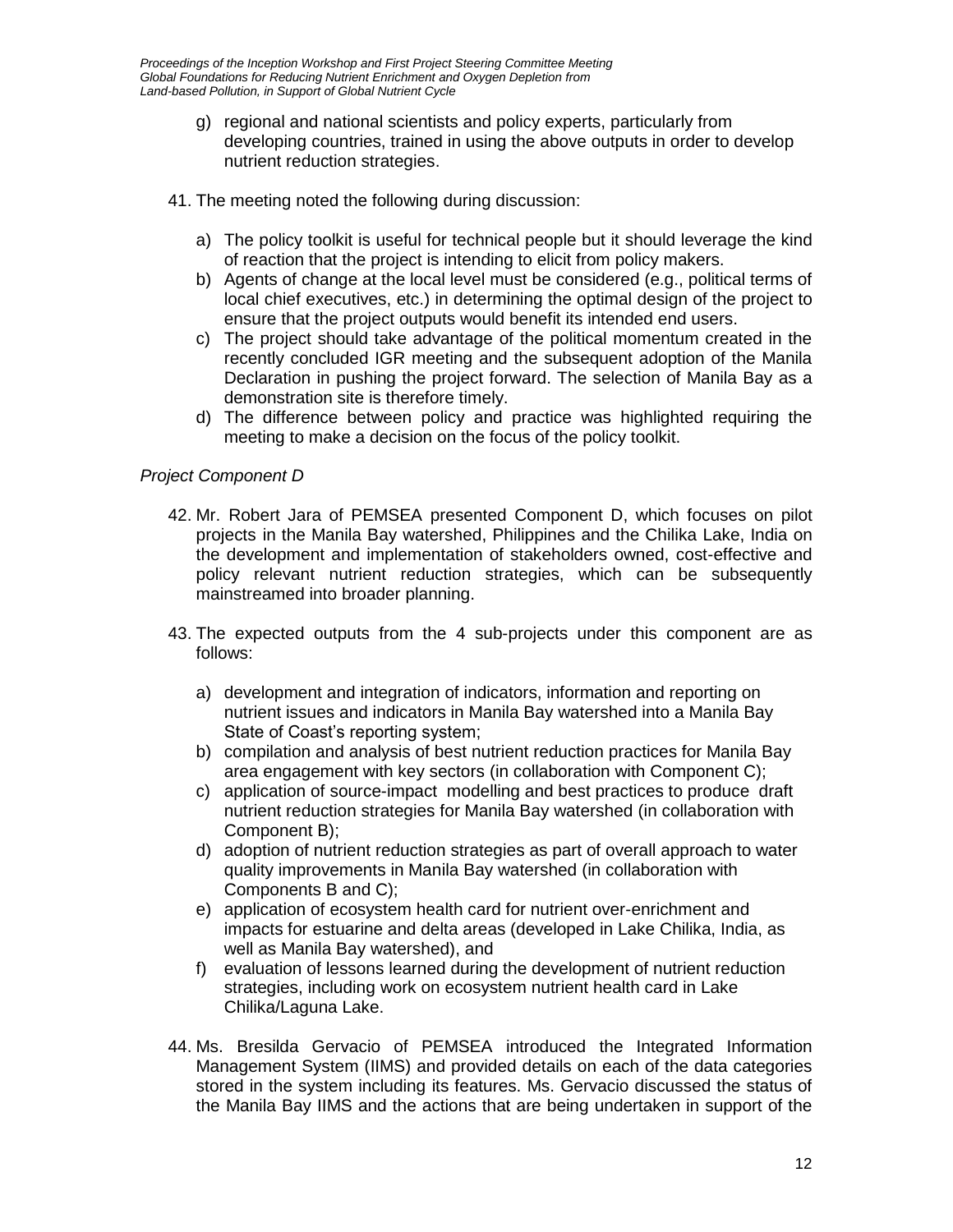project's data requirements, particularly for the modeling component. The presentation also highlighted the linkage of the IIMS with the State of the Coasts reporting system, which is also one of the deliverables of Component D.

- 45. Ms. Jocelyn Sta. Ana of LLDA presented the water quality program of LLDA. Details of the physic-chemical and microbiological and biological parameters being measured in the sampling stations within the Laguna Lake including key tributaries were presented. It was highlighted that BOD, DO, nitrate and phosphate levels in the west bay of the lake, which is close to urban centers, is greater if compared to the east bay. Ms. Sta. Ana also presented the Pasig River Unified Monitoring Stations in which LLDA and PRRC are jointly collaborating. The Water Mondriann, which is a schematic map of the bay's water system showing the monitoring results in the lake and its tributaries using the primary colors, was also discussed.
- 46. Dr. N. Raghuram presented on behalf of the Chilika Lake Development Authority the nutrient management efforts in the lake. Chilika, a Ramsar site in India, is a very shallow lake (avg. depth of 1m) with catchment basin of 4,406 km<sup>2</sup>, and confronted with multiple environmental issues, such as siltation, due to land use changes, decrease in salinity gradient, decline in fish yield and diversity, among others. A new lake mouth was opened as one of the management interventions in the lake. The new opening resulted in improved hydrological exchanges between the lake and adjacent water body. Such improvement also resulted in increased fish and prawn catches and decreased in the infestation of invasive species. The N and P values measured after the opening of new lake mouth (2001-2010) were also observed to be lower when compared with values measured prior to the intervention (1999-2000).
- 47. The experiences in Chilika Lake were considered very useful for other areas to learn from.
- 48. The meeting noted the following during discussion:
	- a) The data gathering and SOC reporting are within the activities of the Component D. However, the development of the nutrient management strategies, however, needs inputs from the Component B (modeling) and Component C (policy toolbox).
	- b) The IIMS was developed as a tool to help address the local government's needs for data and information to support decision making. It has been applied in the various ICM sites of PEMSEA. IIMS is therefore local government-owned.
	- c) The data needed on river systems (e.g., flow, etc.) may not be readily available. These are critical inputs to modeling and early efforts are needed to identify availability and accessibility of such data.

### *Project Component A*

49. Dr. Anjan Datta of UNEP presented Component A, which focuses on building a global partnership in addressing the causes and impacts of coastal nutrient overenrichment and hypoxia.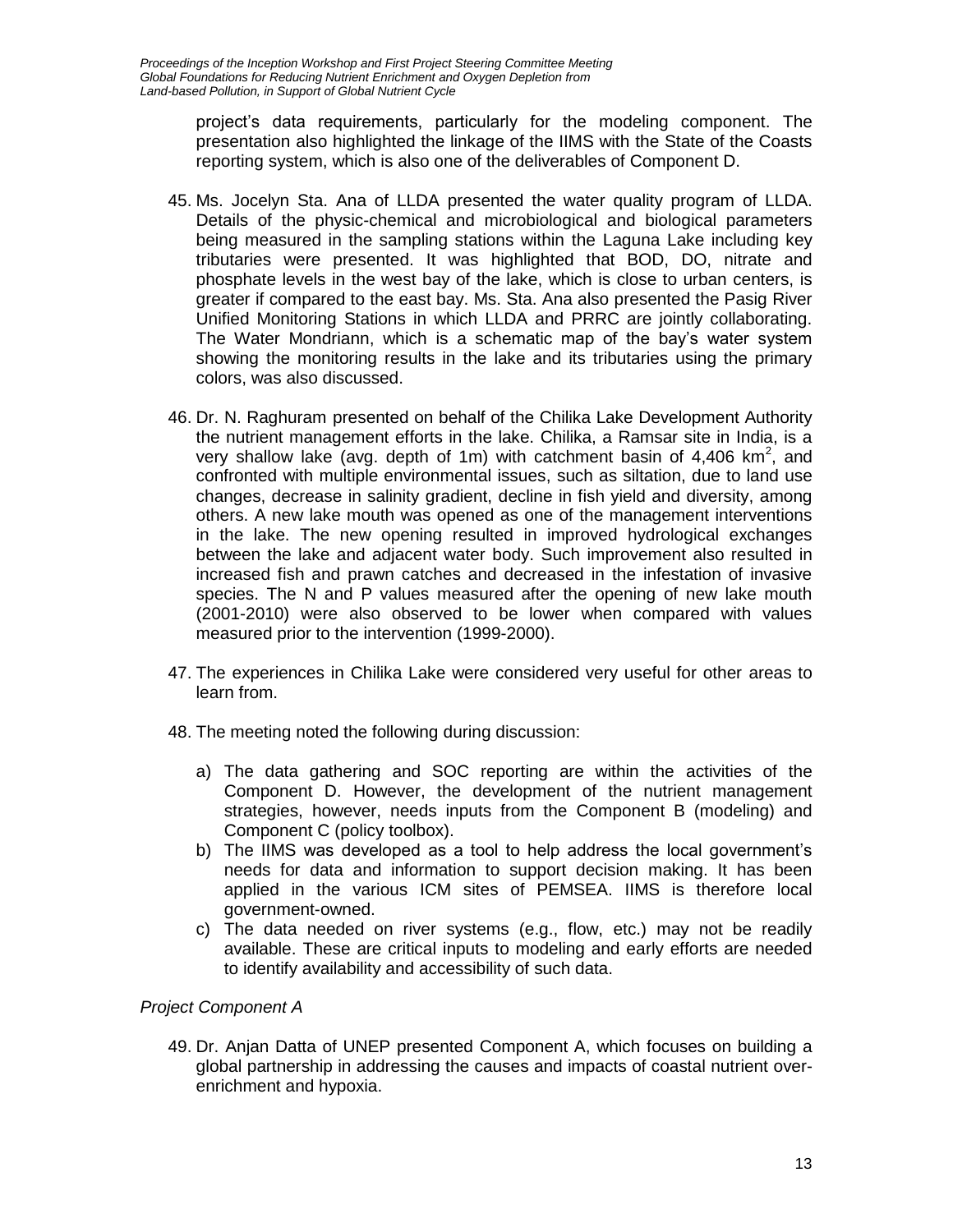- 50. The component consists of 3 sub-projects and the expected outputs are as follows.
	- a) partnership establishment and stakeholder involvement ;
	- b) partnership and project communication strategy, including web platform;
	- c) global overview of nutrient over-enrichment and oxygen depletion;
	- d) synthesis report identifying emerging issues and knowledge gaps;
	- e) establishment of Community of Practice, including web-based platform targeting GEF related projects as part of IW Learn, as well as extension agricultural services;
	- f) participation at and input to GPA review and GEF IW conferences, and
	- g) replication and up-scaling of good practices and lessons learned.

#### **Agreement of final component project work plans and budgets**

- 51. Refinement of the work plans and budgets was undertaken by the component leaders taking into consideration the results of the PSC discussions.
- 52. Upon review of the proposed refinements, the PSC Meeting agreed on the following:

### 52.1 **Component B:**

- a) The delivery dates for the component outputs will be adjusted in consideration of the requirements of the other components.
- b) Pilot versions of the models (i.e., global and local scales models) will be made available for the mid-term review. The models will be further refined based on the outputs of the mid-term review.
- c) The Manila Bay model will focus on Laguna-Lake, Manila Bay and the two major river systems that have significant influence on the bay (i.e., Pampanga and Pasig Rivers). The development of the model, which will try to integrate the existing modeling systems, and data gathering will be simultaneously conducted and will commence immediately.
- d) Components B and D will maintain close interactions in order to take note of the data requirements for the development of the model. The pilot version will be ready by Year 2 and will be made available to the stakeholders for review.

### 52.2 **Component C:**

- a) The initial work plan had no qualification on the extent of the global overview on nutrient over-enrichment. A clear cut definition on the kind of toolbox to be developed is needed. In consideration of the discussions and comments raised, the Component leader will make use of available information and maps on nutrient over-enrichment for selection and evaluation of selected case studies that will be included in the policy tool box.
- b) A concept note on the tool box will be prepared by the Component Leader for review by other partners and stakeholders, and submitted to the PSC for approval.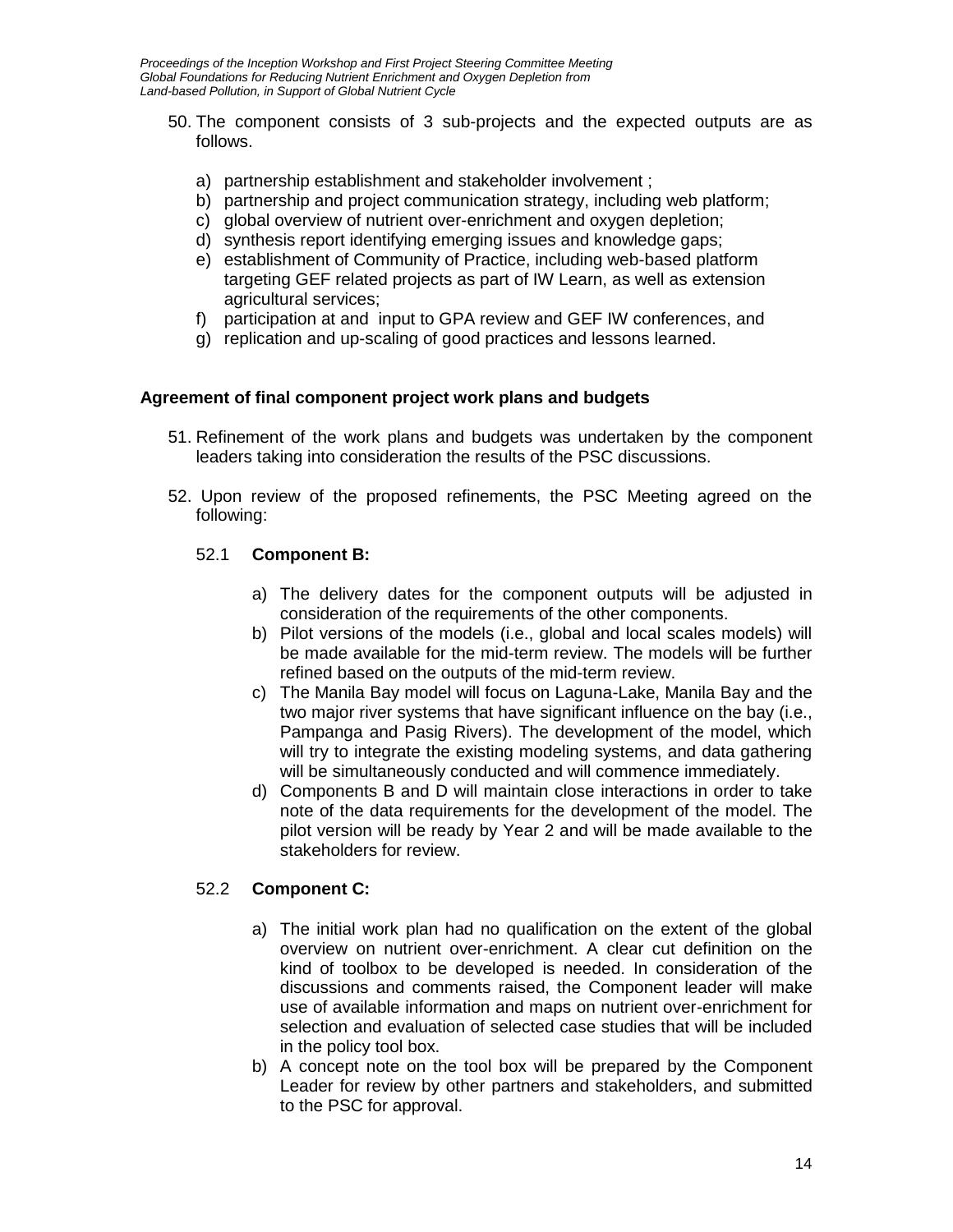> c) The training, which will make use of the outputs of Component B, will be conducted in demonstration sites (i.e.,., Manila Bay, Laguna Lake, Chilika Lake and other parallel sites that will be identified) during the 1<sup>st</sup> or 2<sup>nd</sup> quarters of Year 3. Components B and C can closely collaborate in the selection of participants; particularly in bringing in other partners and sites with a view to scaling up nutrient reduction programs.

## 52.3 **Component D:**

- a) Year 1 will focus on gathering of the data requirements for the model to be developed under Component B. The data gathering will focus on Laguna Lake, Manila Bay and the two major river systems (i.e., Pasig River and Pampanga River), and will be conducted in collaboration with partners and other stakeholders (e.g., LLDA, DENR, DA, PRRC, etc). Data and information will be made available by the  $4<sup>th</sup>$  quarter of Year 1.
- b) Apart from the requirements of the modelers, this component will also endeavor to gather a broader set of data/information that can be used in the development of the draft State of the Coasts (SOC) report for Manila Bay. The SOC report for Manila Bay will provide policymakers and other stakeholders an overview of the situation of the bay. The draft SOC report for Manila Bay is targeted to be available by the end of Year 1.
- c) Year 2 will focus on strategy development, which aims to engage expertise (e.g., ETH Zurich) in putting together strategies not only on pollution reduction but also on the socioeconomic implications of the project.
- d) For the implementation of the Chilika Lake project under this component, a separate agreement between UNEP and Chilika Lake will be developed instead of coursing it through PEMSEA.

### 52.4 **Component A:**

- a) The nine activities in the component will be implemented as presented in the Project Document.
- b) The global partnership, which was launched prior to the start of the project, brings in the required expertise and all partners will be acknowledged in their contribution to the project.
- c) For the development of the guidance document under Activity 3, the foundation document, which was released in 2010, will be refined based on the outputs of the other components.
- 53. The PSC Meeting requested all Component Leaders to submit their revised work plans and budgets for the project, and detailed work plans and budgets for Year 1 of the project, as soon as possible.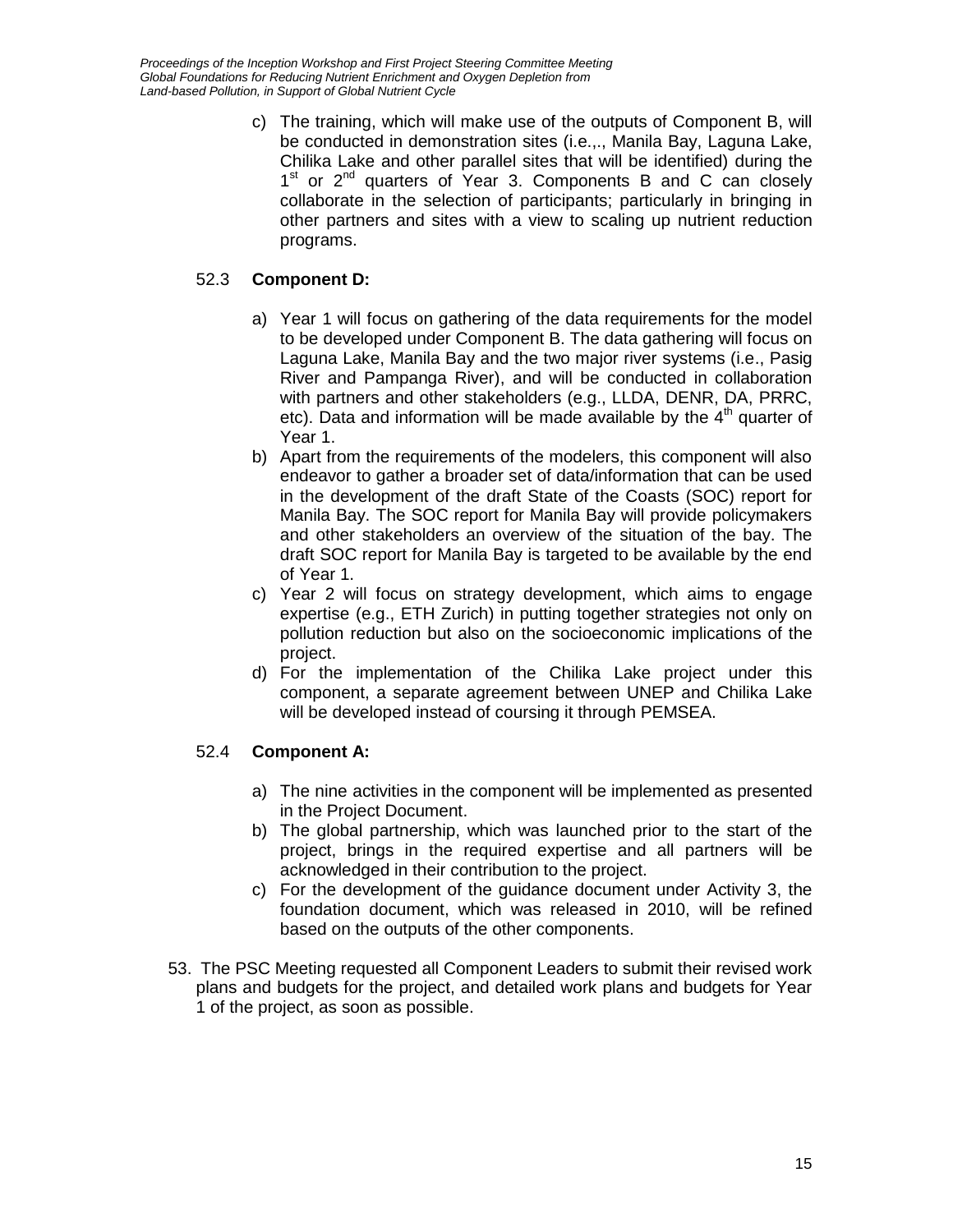#### **Communication and outreach strategy**

#### *Communication plan and strategy*

- 54. The PSC Meeting noted that the communication plan will be developed in collaboration with the different partners taking into consideration the following aspects:
	- a) An audience-targeted communication of outcomes and recommendations of the project (e.g., for policy makers, bureaucrats, the scientific community and the general public);
	- b) Multiple layers of communications, i.e., at the local, national, regional, and global levels, as well as between and among the project partners. It should also take into consideration the local knowledge and area-specific situations;
	- c) Invite communication experts to provide recommendations on the development of a communication strategy. The GPNM may have the expertise in developing communication strategies. It was recommended that the GPNM will develop a proposal and provide to the PSC for feedback.
	- d) The communication strategy should be able to market the partnership for funding opportunities. It was recommended that a communicator group from each of the partners should be established. The possibility of hiring a firm to undertake the task and do it at various levels will be looked into.

#### *Website development*

- 55. The Meeting noted that budget has been allocated for the development of website for the project. The website will share information about the project, including progress and financial reports to all players and partners. The PEMSEA website was recognized as a good example of a project website.
- 56. The Meeting discussed whether there is a need to develop a separate project website or if it can be embedded within the UNEP-GPA website. No decision was made on this issue.

#### *Project information materials*

- 57. The PSC Meeting noted that a technical paper on the global overview of nutrient over-enrichment will be developed and published under the Communications component of the project. The compilation of information and the drafting of the report have already started and should be ready by May for review and comments. A 2-4 pages synthesis of the technical report will also be developed for policymakers. In addition:
	- a) Policy briefs, which communicate scientific data to policymakers, will be developed.
	- b) Fact sheets and ecosystem health report cards will be developed with the intention of attracting the attention of policymakers.
	- c) The project can also consider reaching out to media (e.g., press briefings, etc.).
	- d) Newsletters to share case studies (e.g., case studies in Delhi, organic biosolids of Maynilad, etc) will be developed. The development of the first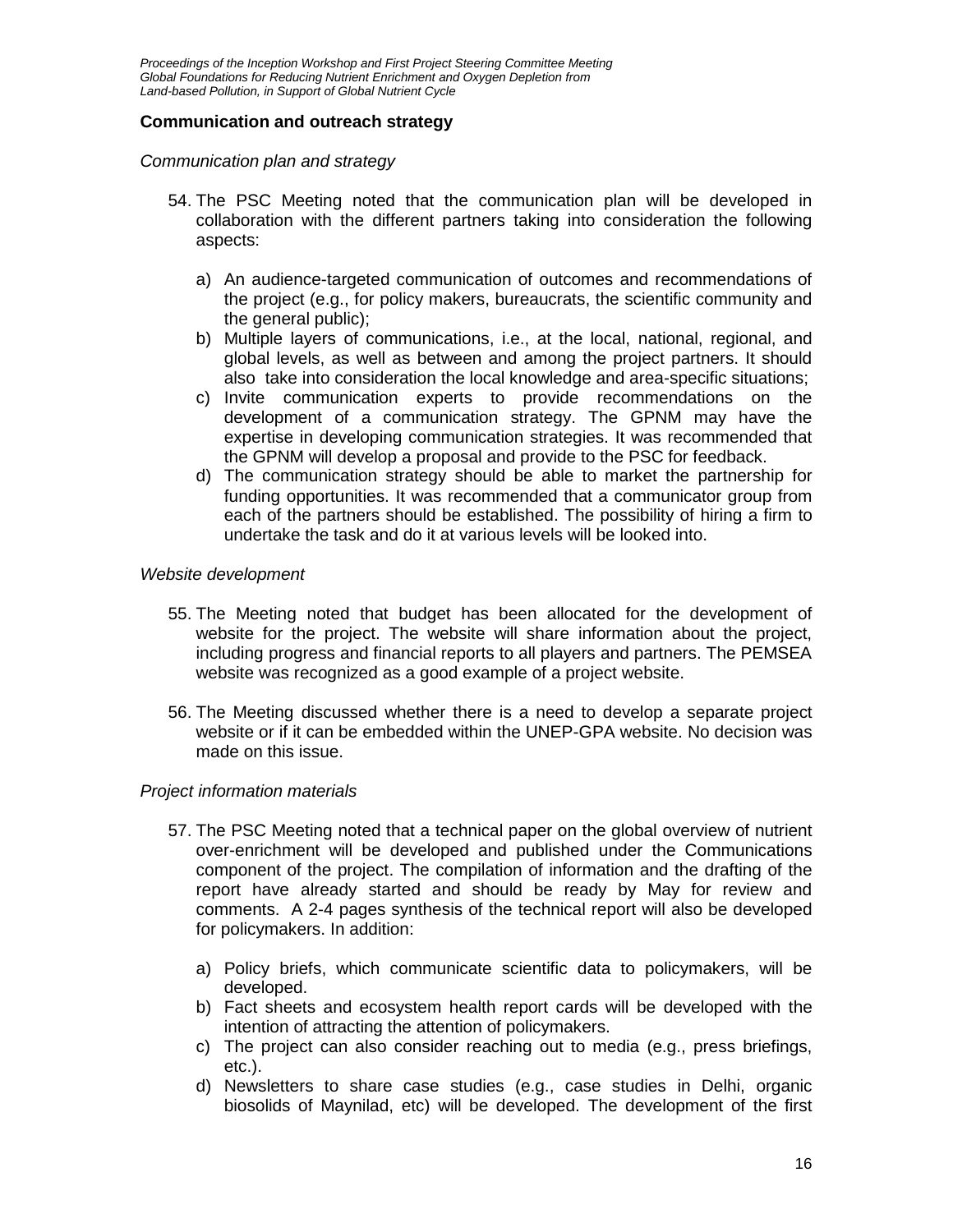> newsletter will consider initially a 6-month timeframe but subsequent newsletters will be released on a quarterly basis. The INI will take the lead in developing the first newsletter for the project. A preliminary information bulletin on the outcomes of the inception workshop and the PSC meeting will be developed. This is targeted to be released in a month's time. GETF offered its assistance, as necessary. It was confirmed that GPNM and the project will have two separate newsletters.

### *Forum and other events*

- 58. The PSC meeting noted that various global, regional and national events will be organized to share information about the project. It was suggested that a common presentation on the project and the GPNM be developed and can be made available to the members for sharing in different venues. Several forthcoming events and forums that the project can possibly participate were identified, including:
	- a) Conference on wastewater treatment organized by IWA to be held in India on November 2012;
	- b) Annual National Water Quality Meeting organized by the Land Grant University in Oregon in USA;
	- c) Pasig River Forum to be held on April 24, 2012 at the ADB Headquarters, Philippines;
	- d) East Asian Seas Congress 2012 with the theme, "Building a Blue Economy: Strategy, Opportunities and Partnerships in the Seas of East Asia, to be held on July 9-13, 2012 in Changwon, RO Korea, and
	- e) Global traps and GPNM meeting in China in June or July 2013.
- 59. The PSC meeting noted the significance of the EAS Congress 2012 as a regional forum for partnership development and awareness building under the GPNM and the project. The Meeting encouraged UNEP to make arrangements for GPNM participation in the event.

### *Other communication strategies*

- 60. The PSC Meeting agreed to the following:
	- a) Creation of an e-group for Manila Bay stakeholders, where stakeholders and project and partners can maintain contact (PEMSEA).
	- b) Utilization of social media networks to maintain communication among partners (UNEP)
	- c) Development of a project logo (UNEP); and
	- d) Development of a proposal for the communication plan and outreach strategy of the project and will submit to the PSC for consideration and feedback (UNEP).

### *Partnership opportunities and support*

61. The Meeting recognized a number of opportunities for partnerships, including partners' support to the project: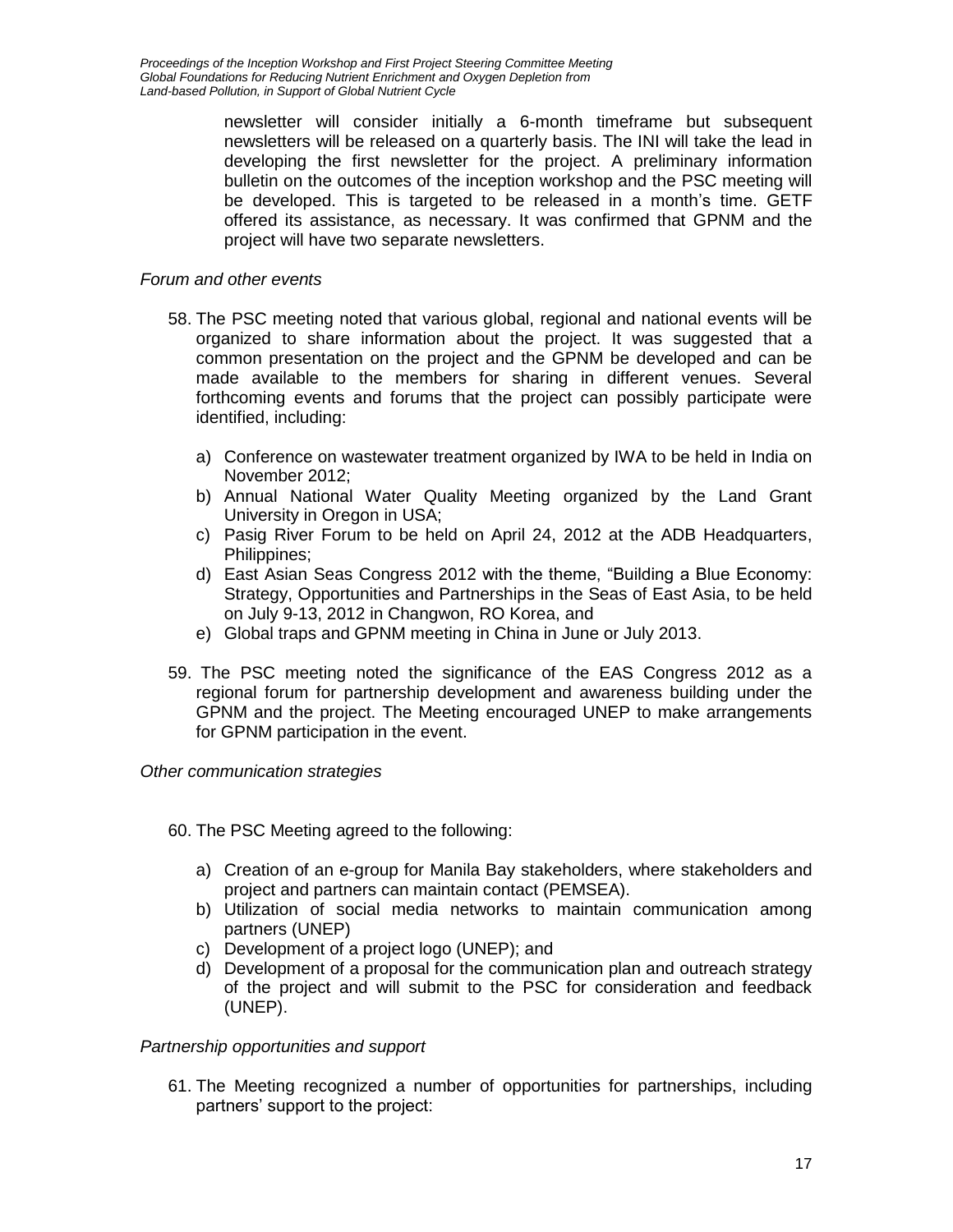- a) The E-extension of USDA and IWLearn of GEF serve as platforms for information sharing, feedback mechanism and guidance. USDA offered to provided E-extension software and network for application in the Manila Bay area.
- b) A tripartite MOU among IAEA, IOC-UNESCO and UNEP in support of the nutrient project particularly in relation to capacity strengthening (i.e., scientific trainings and possible provision of laboratory equipment).
- c) ETH, which is currently engaged in the Global TraPs (*Tra*nsdisciplinary Processes for Sustainable *P*hosphoru*s* Management) project, will share expertise with Laguna Lake and Chilika Lake, in the form of two graduate students to help develop P-reduction assessments. The Global TraPs focuses on bringing together "science" and "practice" for the sustainable use of P.
- d) UN-Habitat's efforts in mobilizing resources in Africa, India and South Asia were recognized.
- e) FAO will be able to share all information relevant to the project.
- f) The significance of the GPNM in bringing in more partners was recognized.
- g) Information sharing among partners (e.g., policy briefs developed by the China Agricultural University can be uploaded in the GPNM website and the methodology on national assessment relevant to nutrient enrichment can be shared; case studies presented in inception workshop can be shared)
- h) UPMSI mentioned about the ongoing partnership with DHI (Singapore) on model development. DHI has agreed to provide the software for the watershed models and expressed interest in providing support for field experiments in looking at specific processes as inputs to the models

#### *Administrative and financial matters*

Project implementation and work plan

- 62. The PSC Meeting agreed that:
	- 62.1 The project will be implemented over a 3 year period (i.e., April 2012- March 2015).
	- 62.2 The work plans and budgets were agreed to in principle. Component leaders will prepare their respective concept notes, work plans and budgets for submission to UNEP. UNEP will circulate the materials to the PSC for final approval.
	- 62.3 Component leaders will refine their respective budgets, with due consideration to the co-financing and the changes in their work programs. The involvement and interests of new partners will be included as the project progresses.
	- 62.4 For co-financing, tracking will start as of the GEF project approval in August 2011. The co-financing will calculate the contributions from all partners, including person allocation for the project. The tracking document will be shared by Dr. Datta and the report on co-financing will form part of the progress reports.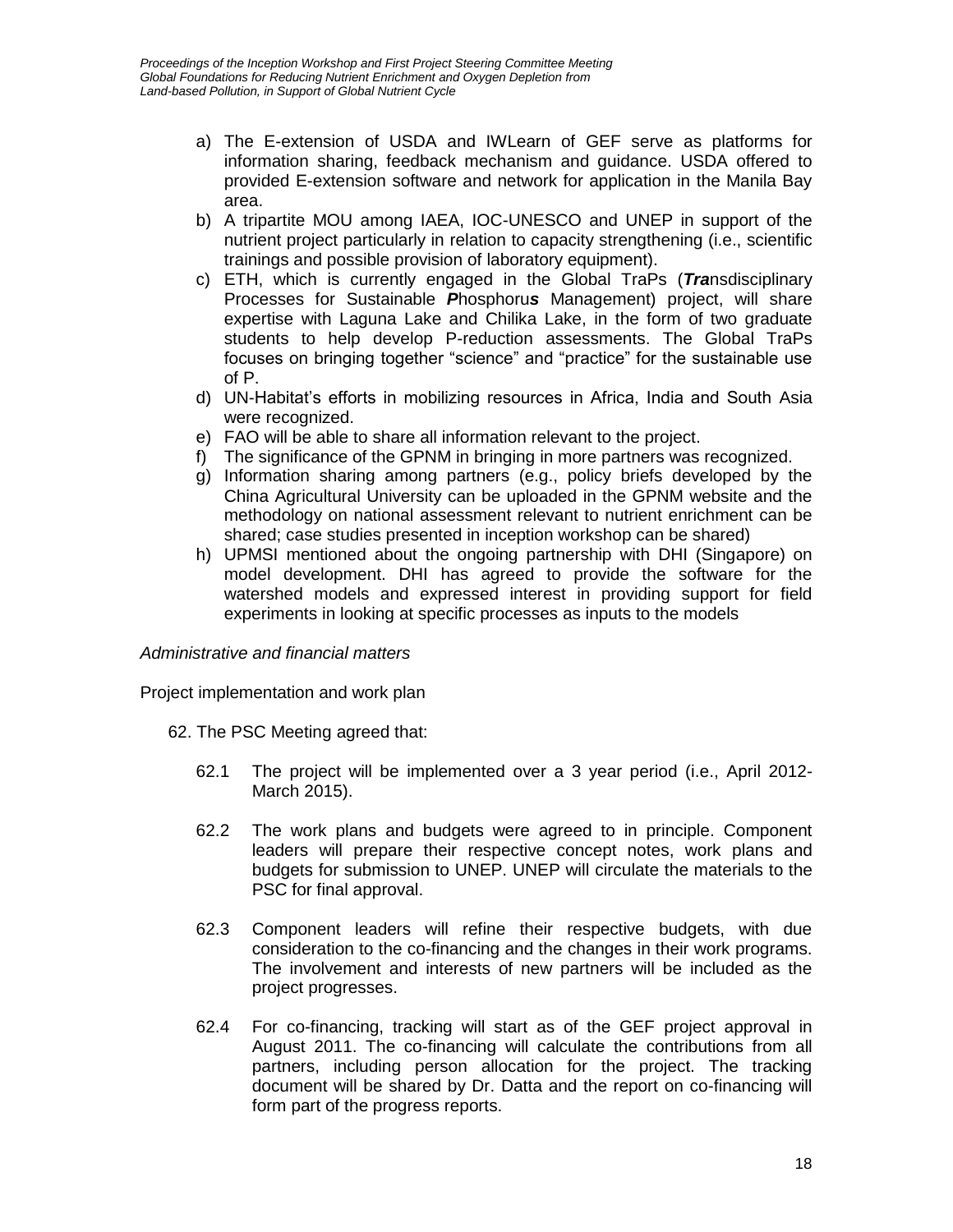- 62.5 The project inception report should be ready by end of April. The inception report will include the revised work plan and budget, and outcomes of the inception workshop.
- 62.6 Quarterly progress and financial reports will be submitted following the format and requirements of UNEP.
- 62.7 The mid-term review will be conducted around August-September 2013 (i.e., 18 months after start of project). The mid-term review will follow the GEF external and independent review process.
- 62.8 Component leaders will identify the delivery of outputs prior to the midterm review in the respective work plans.
- 62.9 The PSC and the GPNM Steering Committee are two separate bodies. The PSC looks into the implementation of the project while the GPNM looks on broader nutrient management activities. Membership in the two bodies will be identified.
- 62.10 The PSC will meet annually during the project implementation.
- 62.11 UNEP will issue contracts to the component leaders through a Project Cooperation Agreement detailing objectives, activities, deliverables, budget and legal implications. It is anticipated that some contracts will be in place by end of April. The component leaders on the other hand are responsible to enter into agreements with partners at the component level (e.g., IOC-UNESCO with UPMSI, WSU, UU, etc). The component leaders will be responsible for the submission of progress and financial reports to UNEP.
- 62.12 The TOR for each of the components will be developed following the submission of the revised work plans and budgets. UNEP will share its template for the Project Cooperation Agreement.
- 62.13 Dr. Datta will circulate the concept note for the communication plan and strategy as part of the meeting report for comments.
- 62.14 The next annual PSC meeting will take place in February 2013, after the submission of the  $1<sup>st</sup>$  annual report and will be hosted by Monaco or Copenhagen.

### **Closing**

.

63. Dr. Domingo Bravo of DENR Region IVA thanked the participants on behalf of DENR, for selecting Manila Bay as a pilot site for the project. Dr. Bravo mentioned that the outputs of the project will be very useful in other areas of the Philippines with similar problems. Under the ICM scaling up program, replication of the best practices generated from the project can be facilitated.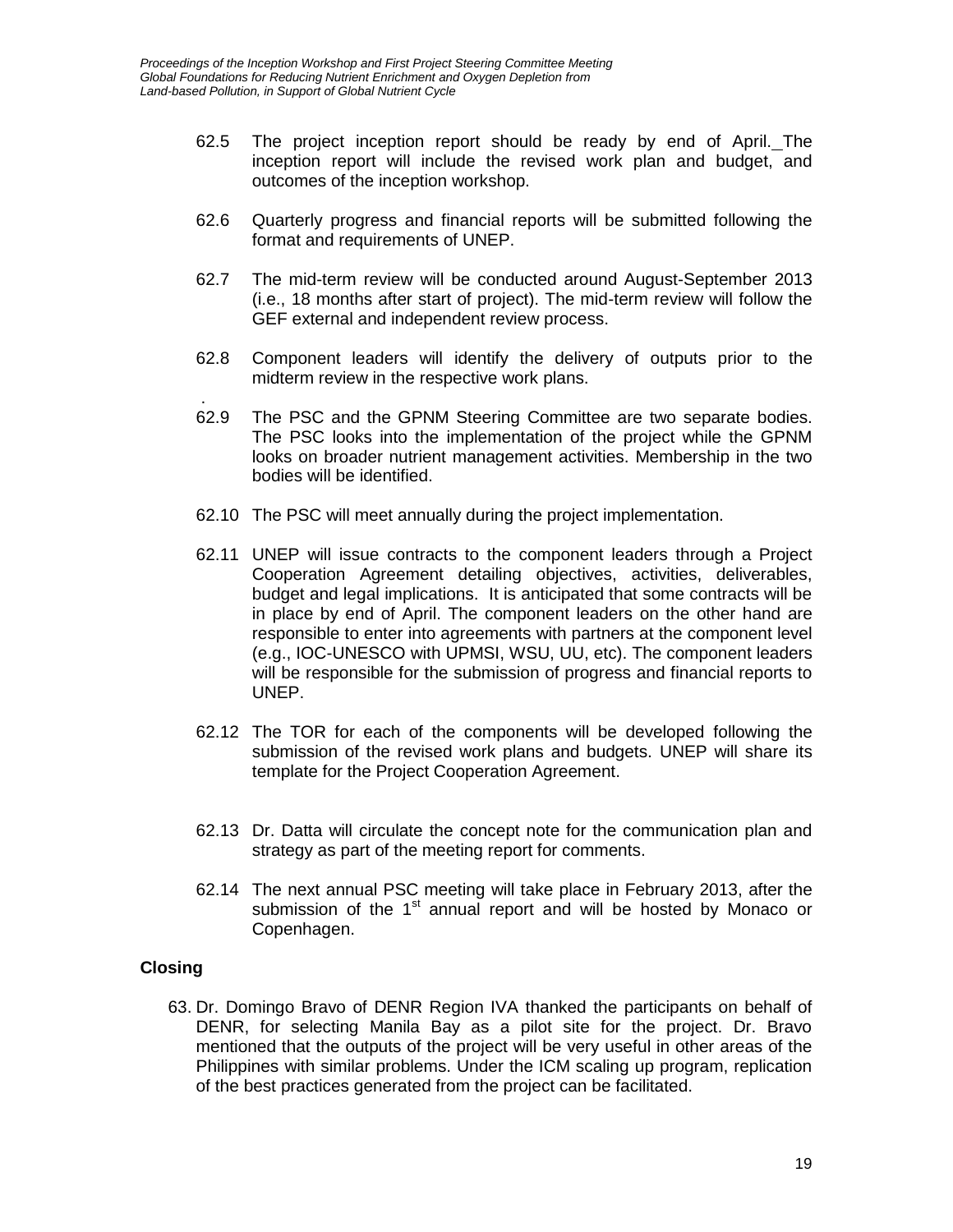- 64. Mr. Kaj Sanders of MIE Netherlands noted that the project has selected the right region to showcase. He expressed appreciation to the participants for generously contributing their ideas and insights. He also commended the Secretariat for efficiently organizing the meeting.
- 65. Dr. Anjan Datta of UNEP thanked DENR and PRF, the component leaders and the stakeholder for their time and for actively participating in the discussions and deliberations. Dr. Datta attributed the success of the meeting to the collective efforts of the organizers and the participants.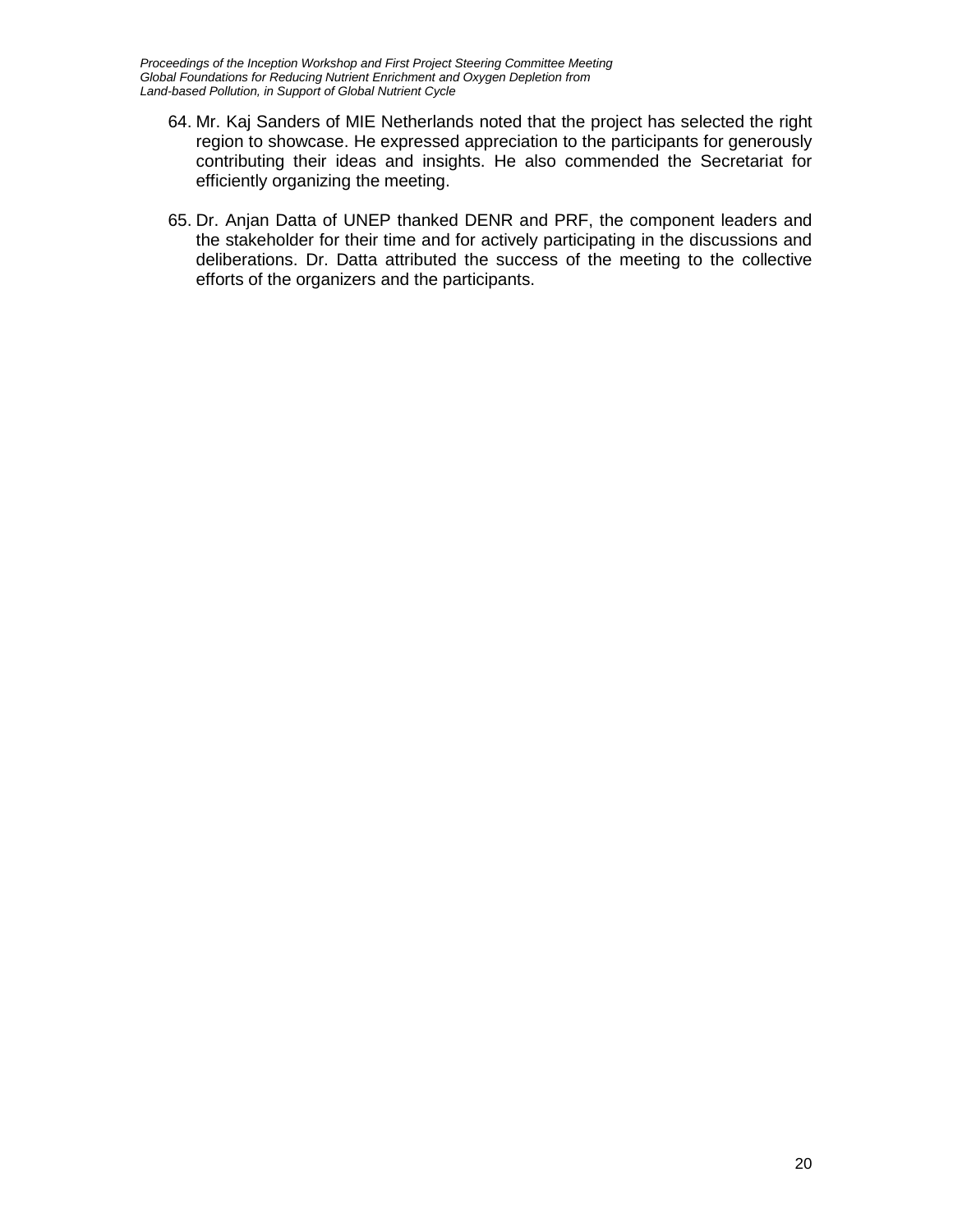**Annex 1**

## **PROVISIONAL AGENDA**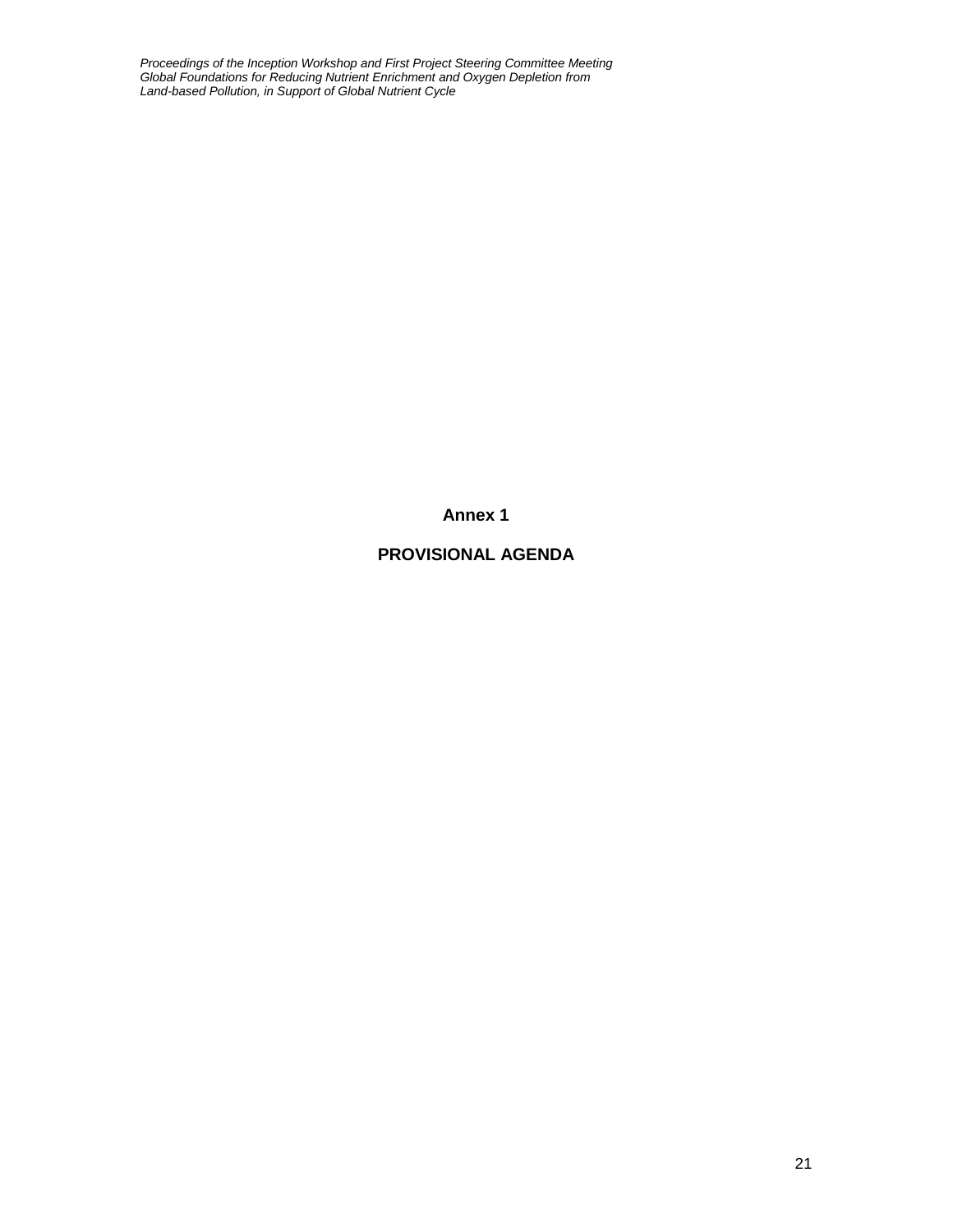## **GLOBAL FOUNDATIONS FOR REDUCING NUTRIENT ENRICHMENT AND OXYGEN DEPLETION FROM LAND BASED POLLUTION, IN SUPPORT OF GLOBAL NUTRIENT CYCLE**

*Inception Workshop and Project Steering Committee (PSC) Meeting*

*27- 29 March 2012 Crowne Plaza Hotel, Manila, Philippines*

### **PROVISIONAL AGENDA**

*27 March, Tuesday* Venue: Sapphire A

08:30 - 09:00 Registration

#### **Inception Workshop**

Chair: *Atty. Analiza Rebuelta-Teh Undersecretary, Department of Environment and Natural Resources*

- 09:00 09:30 Welcoming Remarks
	- Atty. Analiza Rebuelta-Teh Undersecretary, Department of Environment and Natural Resources **Philippines**
	- Mr. Kaj Sanders Senior Policy Advisor, Ministry of Infrastructure and the Environment The Netherlands
	- Dr. Anjan Datta UNEP
	- Prof. Raphael P.M. Lotilla Executive Director, PEMSEA
- 09:30 09:40 Introduction of speakers and guests
- 09:40 09:50 Meeting objectives
- 09:50 10:10 Introduction of the Project (background, components and their linkages, institutional arrangements, key deliverables, relevance of the project in light of the outcomes of the GPA/IGR3) *Dr. Anjan Datta, UNEP*
- 10:10 10:30 Preliminary Assessment of Hypoxia in Manila Bay *Dr. Gil Jacinto Marine Science Institute, University of the Philippines*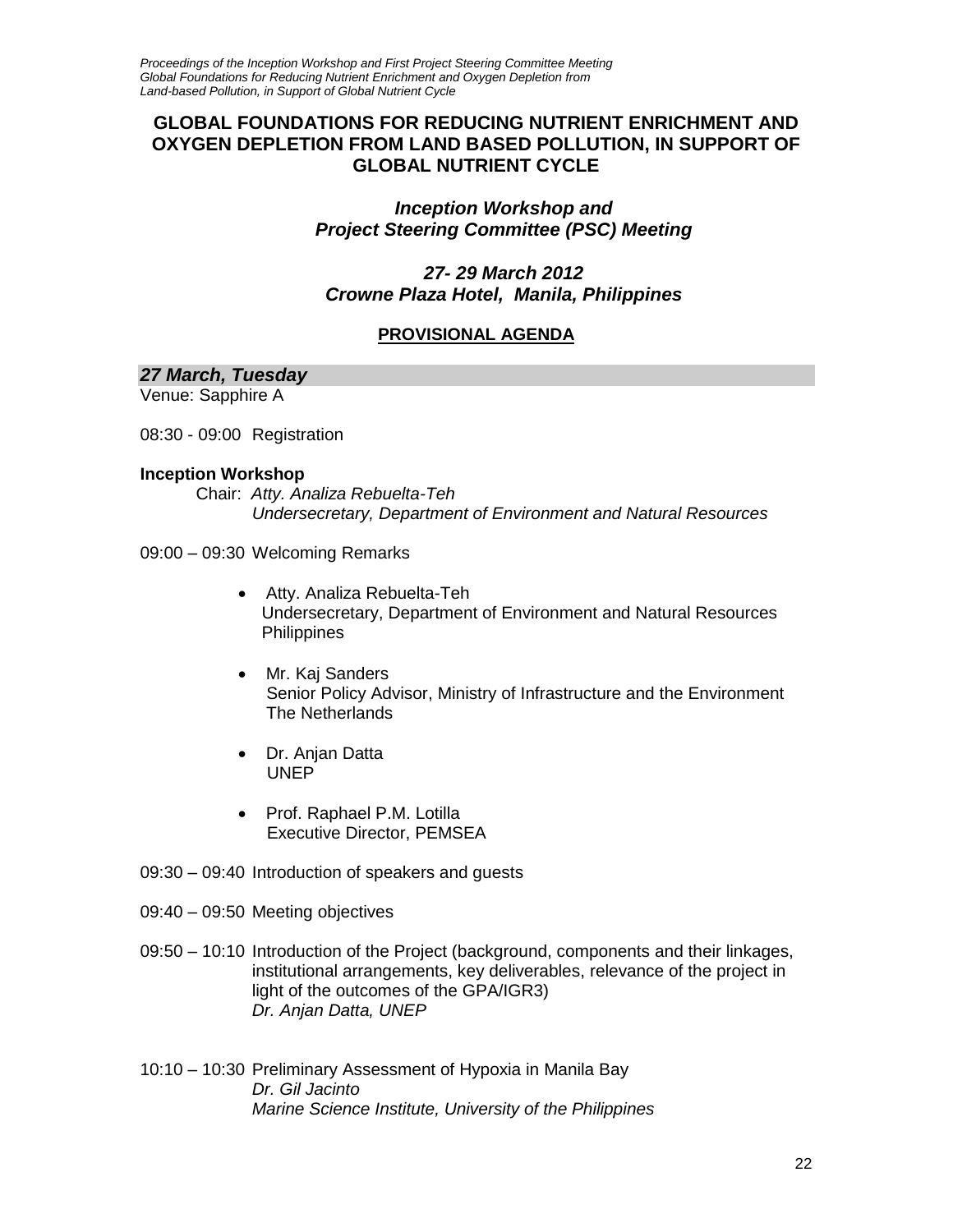#### 10:30 – 11:00 Coffee Break

- 11:00 12:30 Stakeholder Remarks on the Proposed Project's Objectives and Expectations in the Context of Manila Bay Rehabilitation
	- *Hon Presbitero Velasco, Jr, Supreme Court Justice.*
	- *Dr. Elisea Gozun, Presidential Advisor for Climate Change Manila Bay Advisory Committee, Philippines Supreme Court*
	- *Mr. Joel S. Rudinas Undersecretary for Field Operations Department of Agriculture*
	- *Mr. Roland Acosta Assistant Secretary, Bureau of Local Government Supervision Department of the Interior and Local Government*
	- *Ms. Dolora Nepomuceno Assistant General Manager, Laguna Lake Development Authority*
	- *Mr. Ramon Alikpala Chairman, Metropolitan Waterworks and Sewerage System*
	- *Mr. Raymund P. Ilustre President & COO, Atlas Fertilizer Corporation*
	- *Mr. Reynulfo A. Juan OIC- DENR Regional Executive Director, Region 4A*
	- *Mr. Nilo B. Tamoria DENR Regional Executive Director, NCR*

Reaction from PSC Chair / GPNM Steering Committee Chair and members

12:30 – 13:30 Lunch Break

- PSC Chair: Mr. Kaj Sanders Senior Advisor, Ministry of Environment, Netherlands GPNM Steering Committee Chair
- 13:30 15:30Overview of the Ongoing Programs and Projects in Manila Bay
	- *Profile of Manila Bay and its Watershed, including nutrient reduction policy, programs and practices*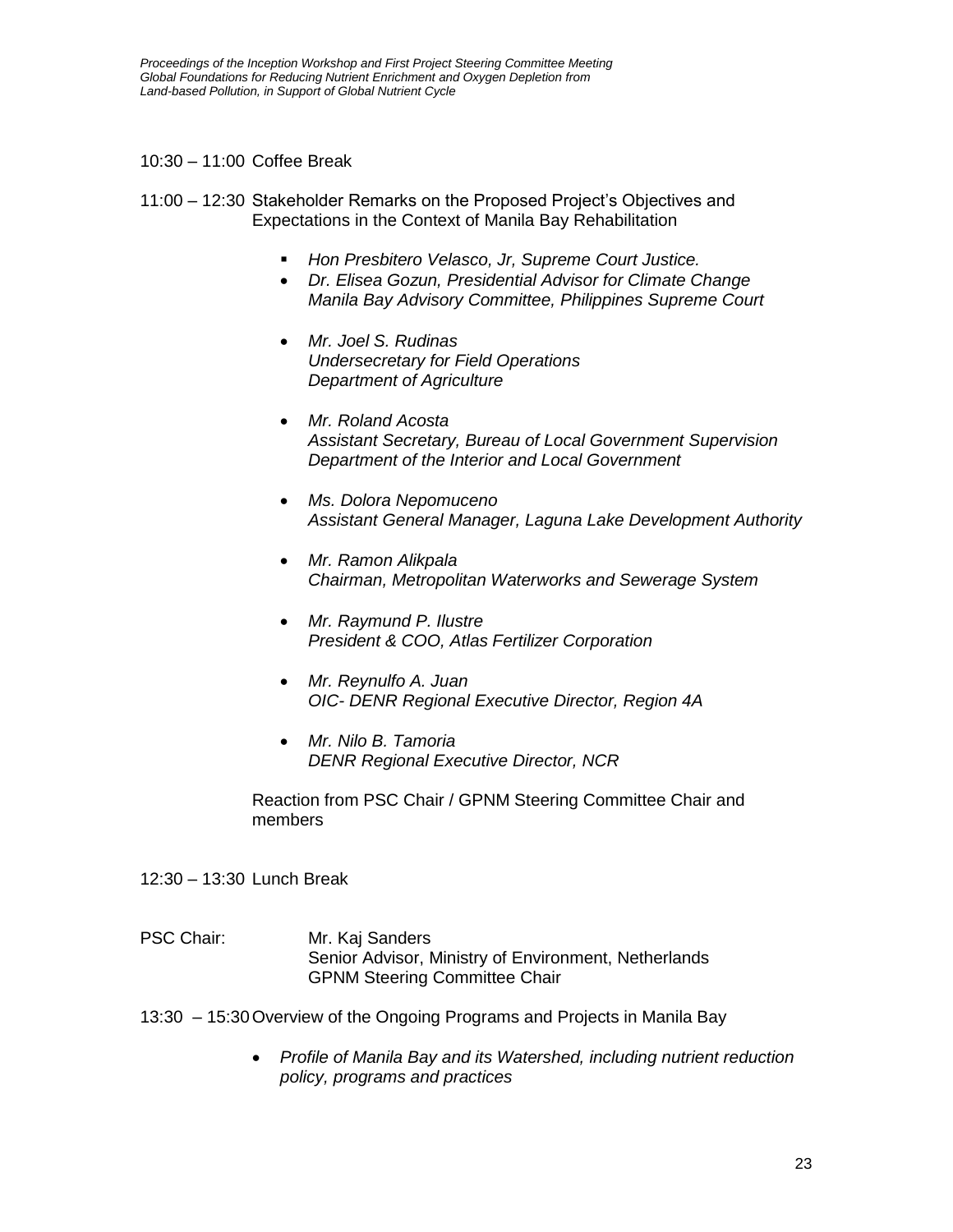- o *Sewerage and Sanitation Master Plan in Metro Manila Ms. Leonor Cleofas, MWSS Deputy Administrator*
- o *Operational Plan for the Manila Bay Coastal Strategy (OPMBCS) Mr. Noel Gaerlan, Executive Director, Manila Bay Coordinating Office*
- o *Assessment of Nutrient Loading from Cropland Systems in Manila Bay Ms. Edna Samar, Division Chief, Soil & Water Resources Research Division, BSWM*
- o *Pasig River Rehabilitation Program Engr. Richard Penaflor, Deputy Executive Director, Pasig River Rehabilitation Commission (PRRC)*
- o *Laguna Lake Environmental Management Program Ms. Adelina Santos-Borja, OIC – RMDD, LLDA*
- o *Total Pollutant Loading in Laguna Lake-Pasig River-Manila BayILaguna Lake and the Meycauayan-Marilao-Obando River System Mr. Emeterio Hernandez, OIC, Project Development, Mgmt. and Evaluation Division, LLDA*
- 15:30 -15:35 Assemble at the hotel lobby for transfers to Cultural Center of the Philippines Complex
- 16:45 –19:00 Manila Bay cruise and Welcome Dinner

### *28 March, Wednesday*

Venue: Sapphire A

### **PSC Meeting**

- PSC Chair: Mr. Kaj Sanders Senior Advisor, Ministry of Environment, Netherlands GPNM Steering Committee Chair
- 09:00 09:15 Meeting Agenda and Work Schedule
- 09:15 12:00 Planning workshop for the 4 project components

Each lead agency will present the workplan and schedule of outputs, Indicating activities, key deliverables and any linkages with other components and overall project outputs.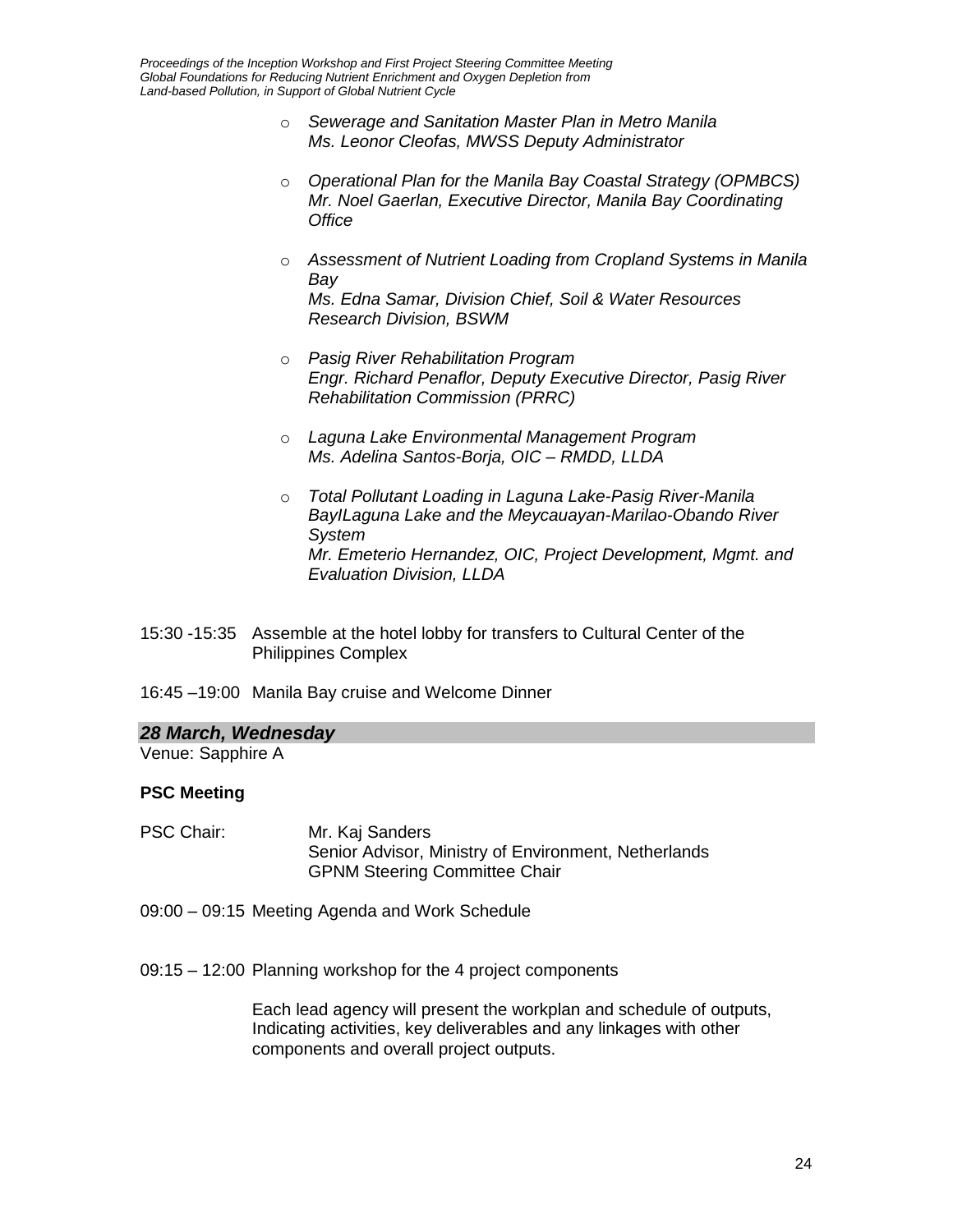**Component B:** Quantitative analysis of relationship between nutrient sources and impacts to guide decision making on policy and technological options

*IOC and partners*

**Component C:** Establishment of scientific, technological and policy options to improve coastal water quality policies in LMEs and national strategy development

*GETF*

**Component D:** Development of nutrient reduction strategies through application of quantitative source-impact modeling and best practices in Manila Bay watershed and Chilika Lake

#### *PEMSEA and partners*

- o *Water Quality Monitoring in Laguna de Bay and Pasig River Ms. Jocelyn G. Sta. Ana , OIC , Environmental Quality Division and Research Division, LLDA*
- o *Integrated Information Management System for the Manila Bay Area Ms. Bresilda Gervacio, PEMSEA*

*Chilika Lake Dr. N. Raghuram*

**Component A:** Global Partnership on Nutrient Management addressing causes and impacts of coastal nutrient over-enrichment and hypoxia

*UNEP* 

- 12:00 13:30 Lunch Break
- 13:30 14:30 Continuation of workshop
- 14:30 16:30 Plenary discussion
- 16:30 17:00 Synthesis and wrap up

#### *29 March, Thursday*

Venue: Sapphire A

- 09:00 10:30 Presentation of final project work plans and revised budgets (Components A to D)
- 10:30 10:45 Coffee Break
- 10:45 12:00 continuation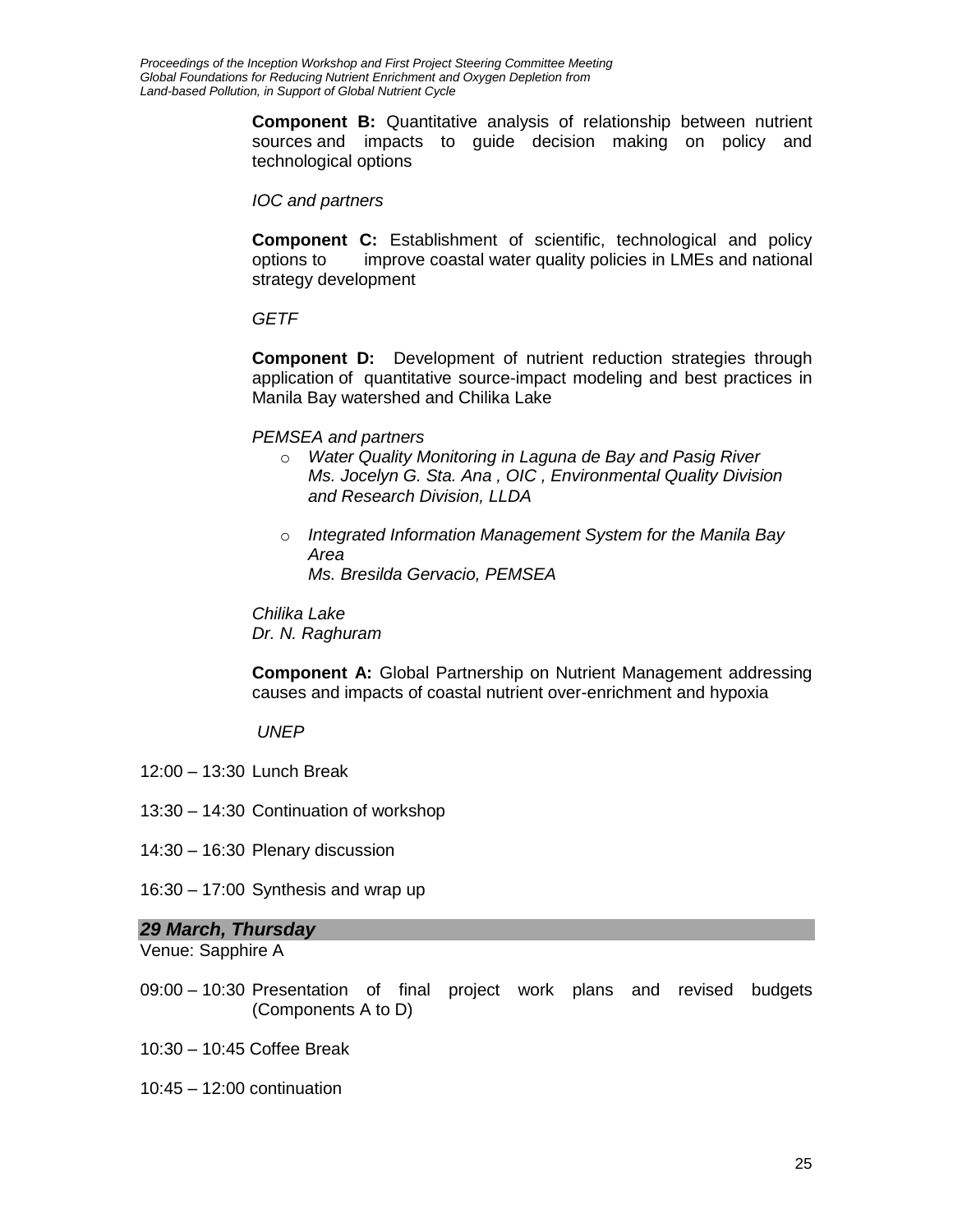12:00 – 13:30 Lunch Break

13:30 – 15:30 Discussions on:

- Administrative and financial procedures (e.g., co-financing, tracking, reporting, etc.)
- Communication and outreach strategy for the project and GPNM in general
- Announcement of other events of relevance and importance and GPNM involvement
- Date of next meeting, venue and host
- Any other business
- Approval of the work plan and budget for Year 1
- Summary of Agreements
- 15:30 15:45 Coffee Break
- 15:45 16:45 Continuation of discussion
- 16:45 17:00Closing

\*\*\*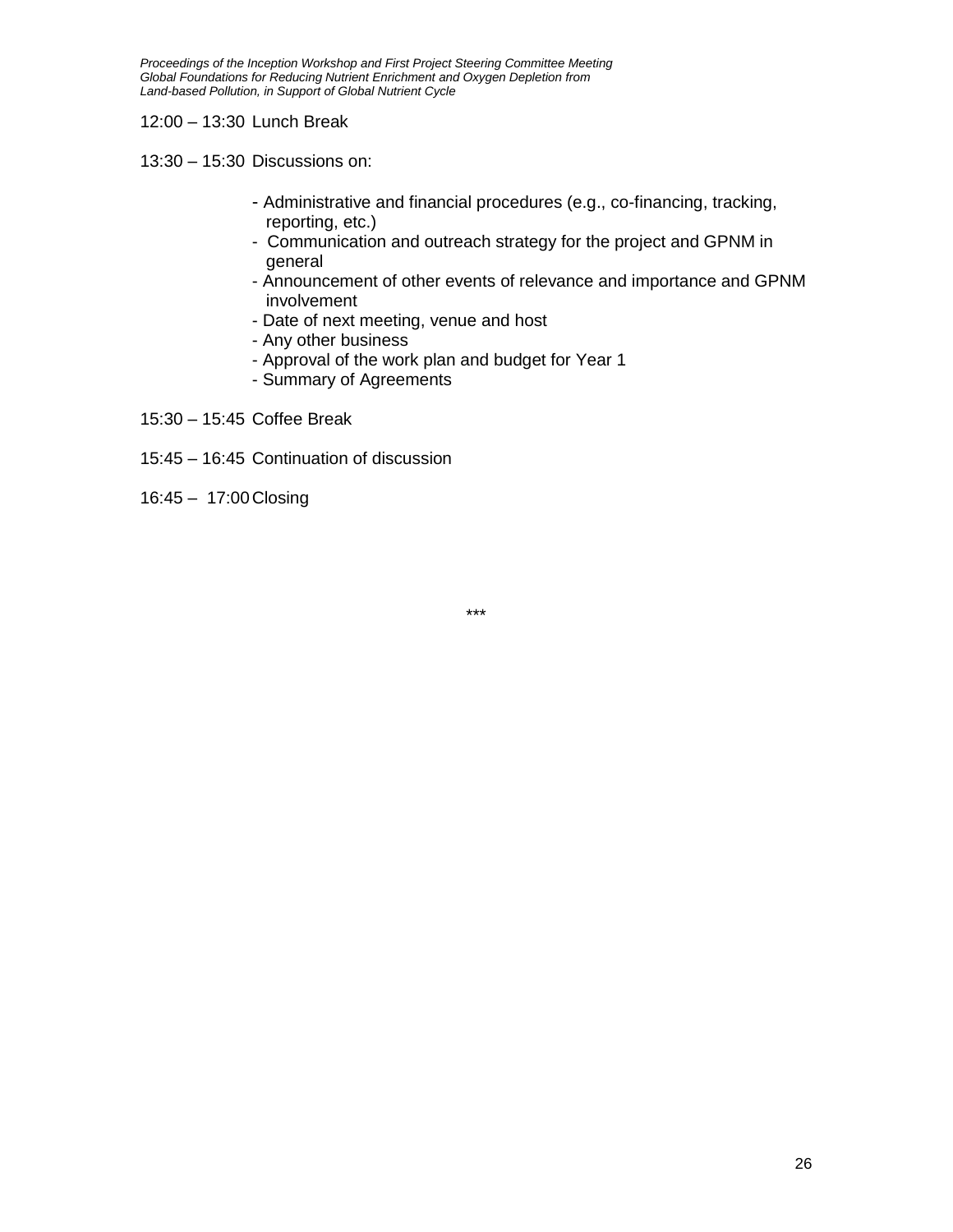**Annex 2**

# **LIST OF PARTICIPANTS**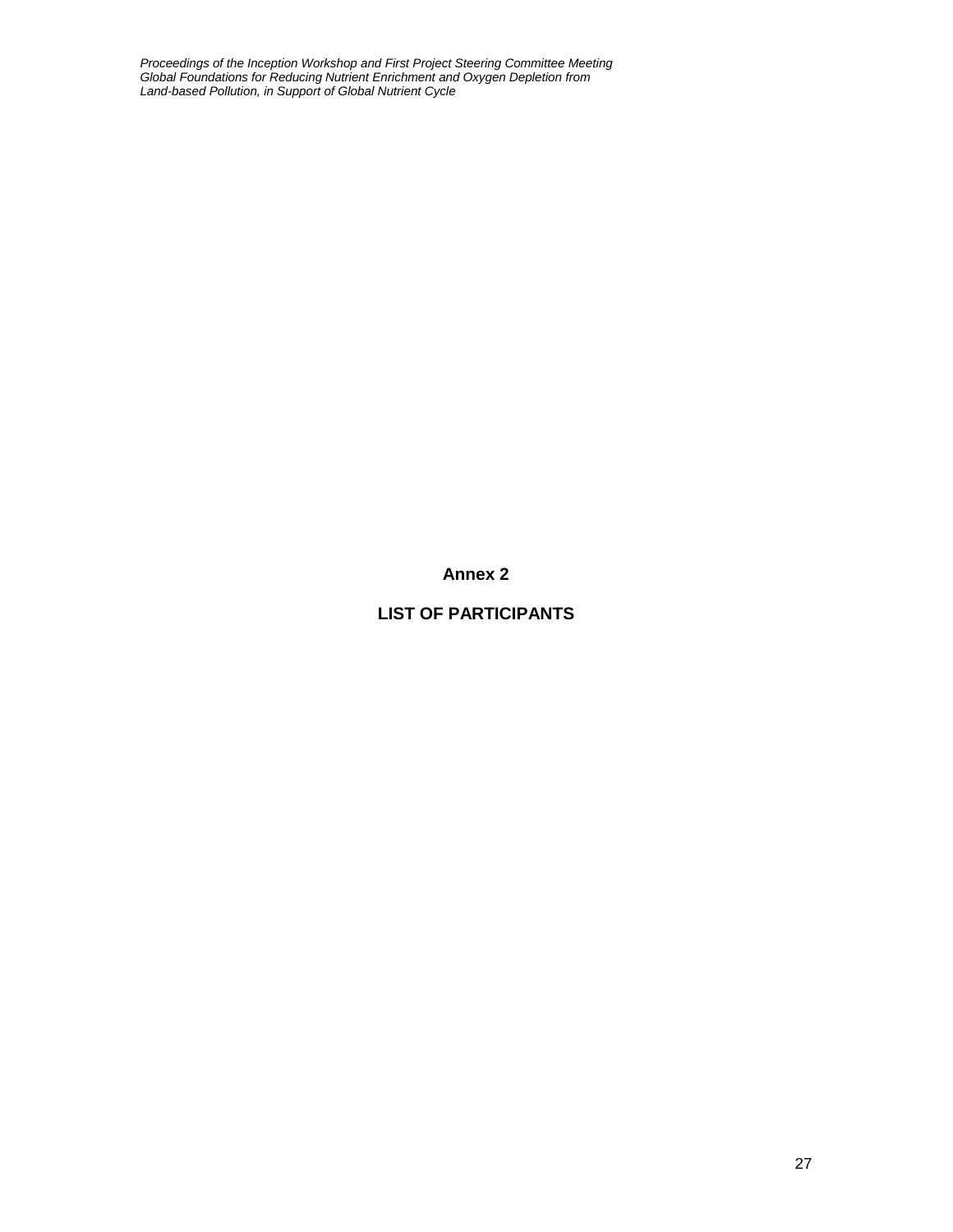**Inception Workshop and Project Steering Committee Meeting of the Global Foundations for Reducing Nutrient Enrichment and Oxygen Depletion from Land Based Pollution, in Support of Global Nutrient Cycle Manila, Philippines, 27-29 March 2012**

## **LIST OF PARTICIPANTS**

#### **INTERNATIONAL PARTICIPANTS**

#### **GETF**

## **China Agricultural University**

Prof. Zhang Fusuo **Director** Centre for Resources, Environment and Food Security China Agricultural University, Beijing No. 2 Yuanmingyuan West Road Haidan District, Beijing 100193 Tel: (+86) 1062732499 Fax: (+86) 1062731016 Email: [zhangfusuo@gmail.com](mailto:zhangfusuo@gmail.com) Email: zhangfs@cau.edu.cn

## **ETH Zurich**

Prof. Dr. Roland W. Scholz Full Professor ETH Zurich Institute for Environmental Decisions, Natural and Social Science Interface Universittstrasse 22, CHN J76.1 8092 Zrich, Switzerland Tel: +41-44-632 58 92 / 96 Fax: +41-44-632 10 29 Email: rolad.scholz@env.ethz.ch

## **FAO**

Dr. Christian Nolte Senior Officer Soil Health and Integrated Plant Nutrition Management Plant Production and Protection Division, AGPME team Food and Agriculture Organization Viale delle Terme di Caracalla 1 00153 Rome, Italy Tel: (+39) 06-570 53810 Skype: christian.nolte.fao.agpme Email: Christian.Nolte@fao.org

Mr. Chuck Chaitovitz **Principal** Global Environment & Technology Foundation 2900 South Quincy Street Suite 375, Arlington, VA 22206 USA Tel: (1-703) 379-2713 Email: chuck.chaitovitz@getf.org

### **Guru Gobind Singh Indraprastha University**

Prof. Nandula Raghuram Associate Professor Guru Gobind Singh Indraprastha **University** School of Biotechnology Sector 16C, Dwarka, New Delhi 110075 India Tel: (+91) 11-25302308 Email: raghuram98@hotmail.com

## **IAEA**

Mr. Michel Warnau Laboratory Head Environment Laboratories International Atomic Energy **Organization** 4A Quai Antoine 1ER, 98000 **Monaco** Tel: (377) 9797-7278 Fax: (377) 9797-7276 Email: M.Warnau@iaea.org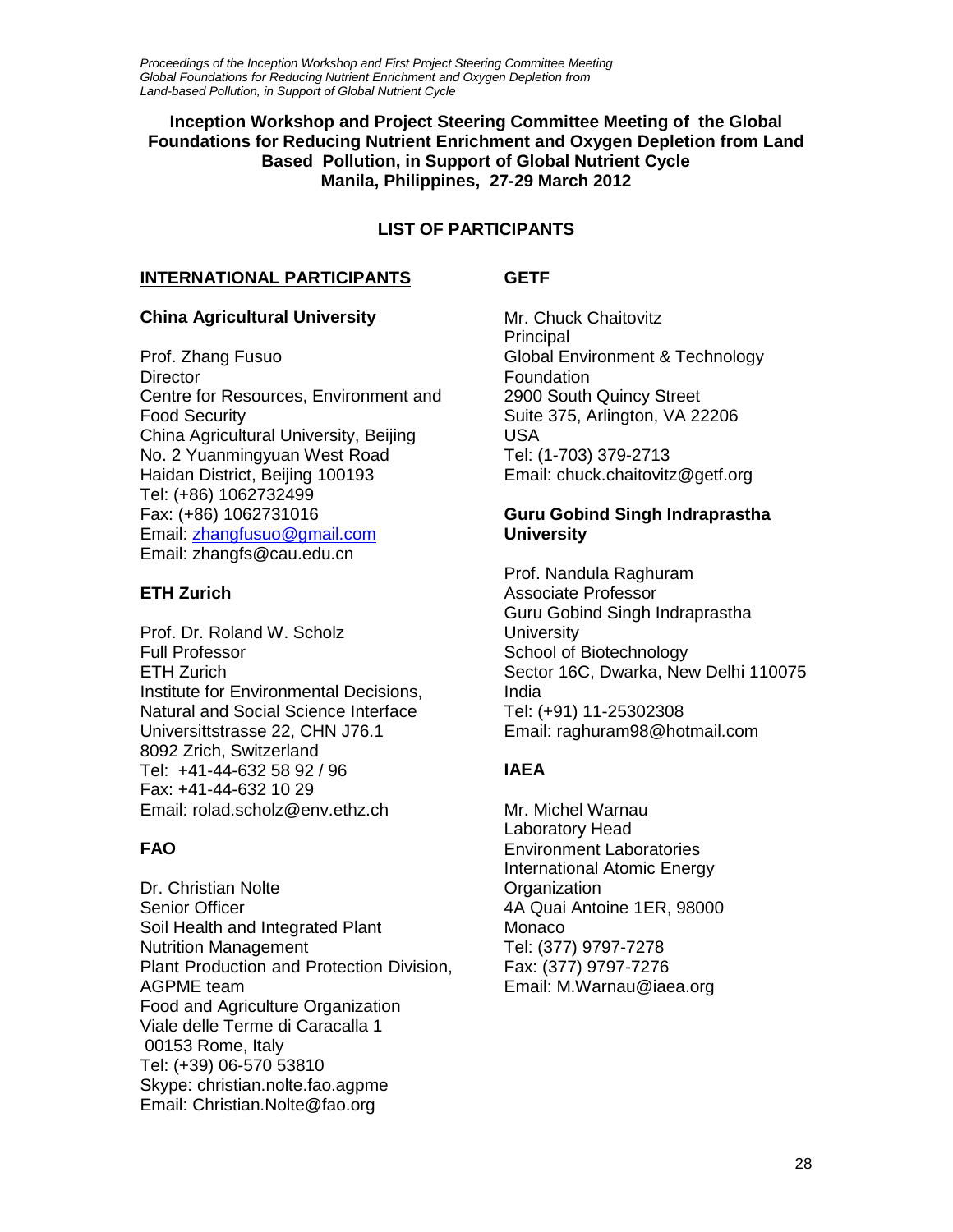#### **INI**

Mr. Manbir Singh Sachdev South Asia Coordinator International Nitrogen Initiative Member GPNM Steering Committee INI & GPNM C-13, 1<sup>st</sup> Floor, Front Side, Inderpuri New Delhi 110012 India Tel: (+91) 11-25833595 Fax: (+91) 11-25833595 Email: sachdevms@gmail.com

## **IOC/UNESCO**

Dr. Henrik Oksfeldt Enevoldsen Head of Centre IOC Science and Communication Centre on Harmful Algae IOC/UNESCO University of Copenhagen Marine Biological Section Oster Farimagsgade 2D 1353 Copenhagen K **Denmark** Tel: (+45) 331-34446 Email: h.enevoldsen@bio.ku.dk

#### **Ministry of Infrastructure & the Environment**

Mr. Kaj Sanders Senior Policy Advisor Ministry of Infrastructure and the **Environment** Enviornmental Protection Office Directorate for Sustainability Plesmanweg 1-6 P.O. Box 20901 2500 EX The Hague The Netherlands Tel: (+31)652740177 Email: kaj.sanders@minienm.nl

### **UNEP**

Dr. Anjan Datta Programme Officer GPA Coordination Unit United Nations Environment Programme P.O. Box 30552 00100 Nairobi Kenya Email: Anjan.Datta@unep.org

Dr. Isabelle Vanderbeck UNEP GEF IW Task Manager United Nations Environment Programme 900  $17<sup>th</sup>$  Street N.W. Washington DC USA Tel: 1-202-974-1314 Email: isabelle.vanderbeck@unep.org

## **UN-HABITAT**

Dr. Bhushan Tuladhar Regional Technical Advisor-South Asia Water for Asian Cities Programme UN-HABITAT P.O. Box 107 Pulchowk, Lalitpur, Nepal Tel: + 977 1 5542816 Fax: + 977 1 5539877 Email: bhushan.tuladhar@unhabitat.org.np

## **USDA**

Dr. Gregory Lee Crosby National Program Leader, Sustainable Development US Department of Agriculture National Institute of Food and **Agriculture** AgBox 2210, Waterfront Center Rm 3188, 1400 Independence Avenue, SW, Washington, DC 20250 USA Tel: (1-202) 401-6050 Fax: (1-202) 401-1706 Email: gcrosby@nifa.usda.gov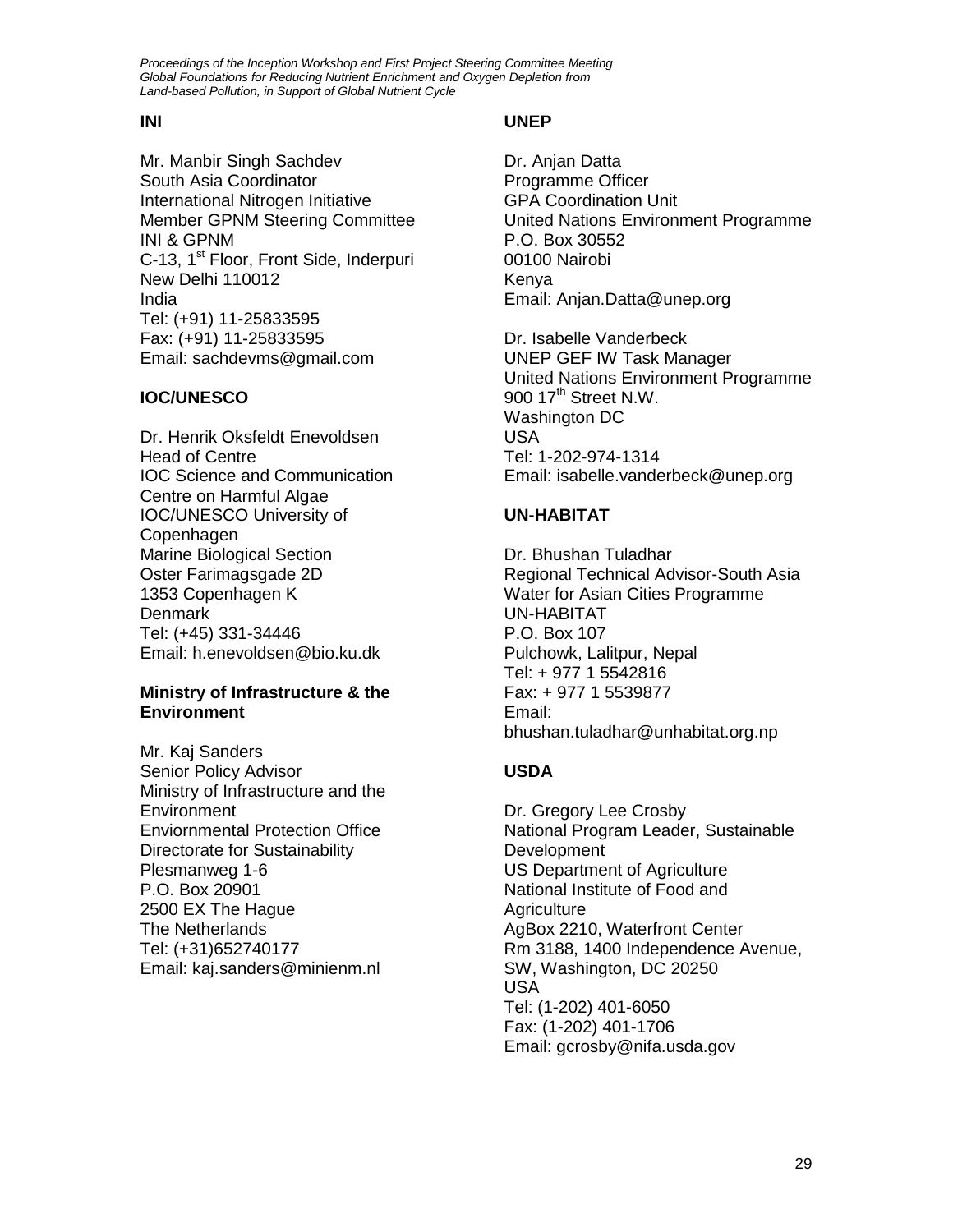### **PHILIPPINE PARTICIPANTS**

## **Supreme Court of the Philippines**

Atty. Risa Halagueña Supreme Court Manila Bay Advisory Committee Padre Faura St., Ermita, 1000 Manila. Fax: 523-7385 Email: risa.halaguena@gmail.com

## **Office of the President**

Dr. Elisea Gozun Presidential Assistant II for Climate **Change** Office of the President Malacanang Palace Compound New Executive Building J.P. Laurel St., San Miguel Manila Tel: (632) 735-6201 Email: bggozun@gmail.com

## **DA BFAR**

Mr. Juan Relox Jr. Head Marine Biotoxins Monitoring **Section** BFAR DA Compound Elliptical Road Diliman Quezon City Email: reloxj@gmail.com

Mr. Marc Lawrence Romero Aquaculturist I BFAR DA Compound Elliptical Road Diliman Quezon City Tel: 3320210

## **DA BSWM**

Ms. Edna Samar Division Chief Bureau of Soils and Water Management Soil and Water Resources Research **Division** Department of Agriculture

SRDC Building, Elliptical Road cor. Visayas Ave., Diliman, Quezon City Tel: (632) 920-4378 Email: [edsamar@yahoo.com](mailto:edsamar@yahoo.com)

## **DENR**

Atty. Analiza Rebuelta-Teh Undersecretary and Chief of Staff Department of Environment and Natural Resources DENR Compound, Visayas Avenue, Diliman, Quezon City Tel: +63 2 925-2327 / 9268074 +63 2 929 6626/29 local 2055 Fax: +63 2 926 8065 E-mail: tehanna08@gmail.com

Mr. Nilo B. Tamoria Regional Executive Director - NCR Department of Environment and Natural Resources DENR by the Bay, 1515 L & S Building, Roxas Boulevard, Ermita Manila, Tel No. (632) 522-4768; 522-2596; 440-9977 Fax No. (632) 522-4769; 434-0119 Email: [ncr\\_ored@yahoo.com](mailto:ncr_ored@yahoo.com)

Mr. Noel Gaerlan Executive Director Manila Bay Department of Environment and Natural Resources DENR Compound Visayas Avenue Diliman, Quezon City Tel: (32) 9281225

Mr. Jacob Meimban, Jr. Executive Director Coastal and Marine Management Office Protected Areas and Wildlife Bureau Department of Environment and Natural Resources Ninoy Aquino Parks and Wildlife Center, 1100 Diliman Quezon City Tel +632 9246031 to 35 local 207 Fax +632 9258948 email: [cmmo@pawb.gov.ph](mailto:cmmo@pawb.gov.ph)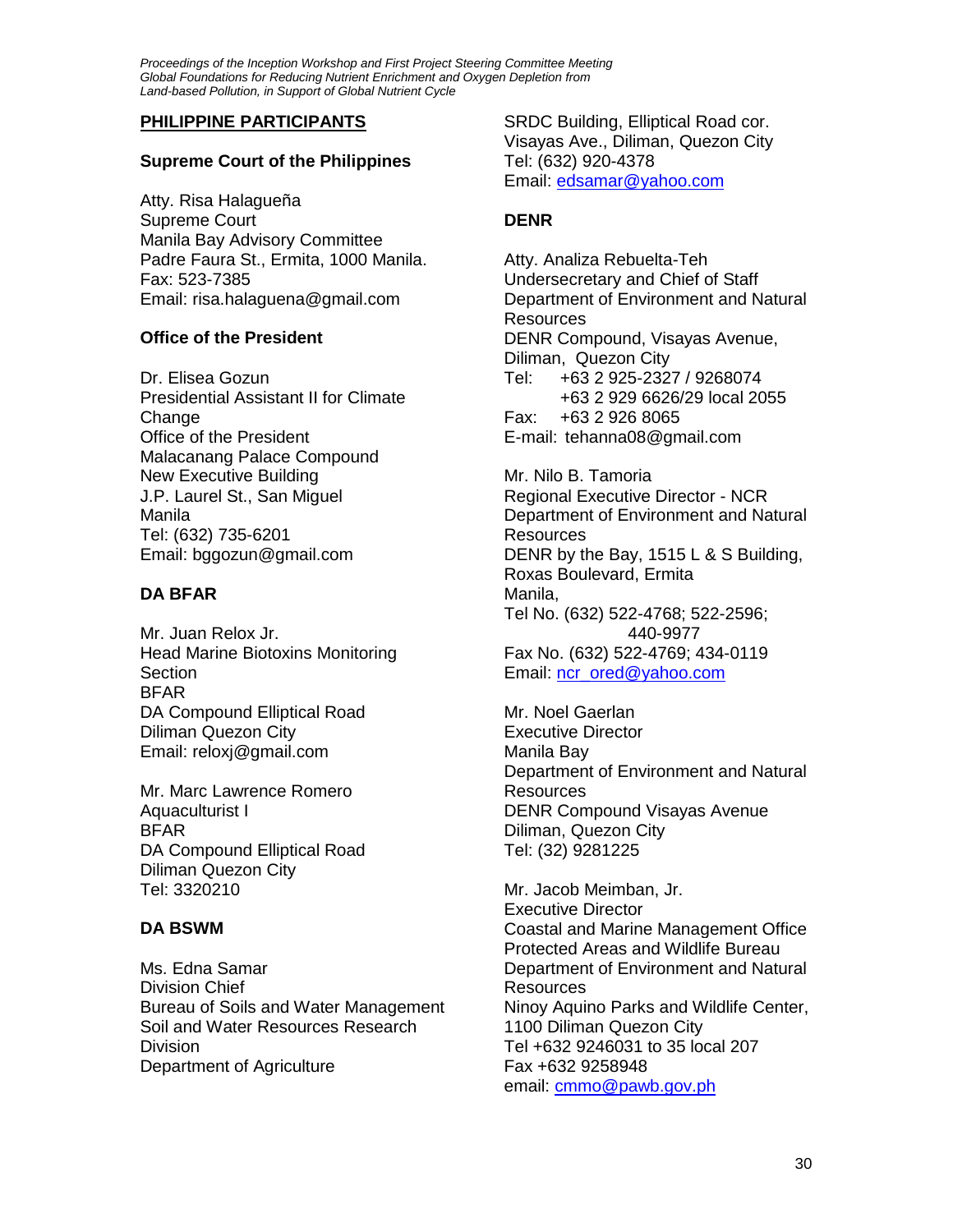Ms. Araceli Oredina Chief, Planning Division DENR Visayas Avenue Diliman Quezon City Tel: 09173283101 Email: [aoredina@yahoo.com](mailto:aoredina@yahoo.com)

Dr. Domingo Bravo Chief, Science Research Specialist Site Management Office DENR – R4A CALABARZON Vencris building National Highway Brgy Halang Calamba City Tel: 049-5026668/02-8694864 Fax: 049-5026668 Email: [dr\\_bravo2006@yahoo.com](mailto:dr_bravo2006@yahoo.com)

Mr. Arthur Salazar OIC DENR R-3 Diosdado Macapagal Government Center, Maimpis San Fernando, Pampanga

Mr. Jhun Barit Forester I DENR – R3 Diosdado Macapagal Government Center, Maimpis San Fernando, Pampanga

Mr. William De Cello Technical Assistant DENR-NCR Nursery, North Avenue Quezon City Tel: 09297830045

Ms. Erlinda Gonzales Manila Bay Office – EMB DENR Compound Visayas Avenue, Diliman Quezon City Email: [erlinda\\_a\\_gonzales@yahoo.com](mailto:erlinda_a_gonzales@yahoo.com)

## **LLDA**

Ms. Adelina C. Santos-Borja Officer-in-Charge Resource Management and Development Department Head, Carbon Finance Unit Laguna Lake Development Authority 4<sup>th</sup> floor, Annex Building Sugar Regulatory Administration North Avenue, Quezon City Email: lennieborja@yahoo.com; lennieborja@llda.gov.ph

Ms. Jocelyn G. Sta. Ana OIC Environmental Quality Division and Research Division Laguna Lake Development Authority 4th Floor, Annex Building Sugar Regulatory Administration (SRA) **Compound** North Avenue, Diliman, Quezon City Tel: 2866143 Email: jgs\_llda@yahoo.com.ph

Mr. Emiterio C. Hernandez Officer-In-Charge Project Development, Management and Evaluation Division Resource Management and Development Department Laguna Lake Development Authority Sugar Regulatory Authority (SRA) Compound, North Avenue, Quezon City Tel: (02) 377-8845 (Office); Mobile: 0919 612 0957 Email: [emitzky@gmail.com](mailto:emitzky@gmail.com/)

Ms. Carolane P. Gonzales Laguna Lake Development Authority 2nd Floor, Annex Building, Sugar Regulatory Administration (SRA) Compound, North Avenue, Diliman, Quezon City, Metro Manila Tel: 3778845 Email: [potchiky@yahoo.com](mailto:potchiky@yahoo.com)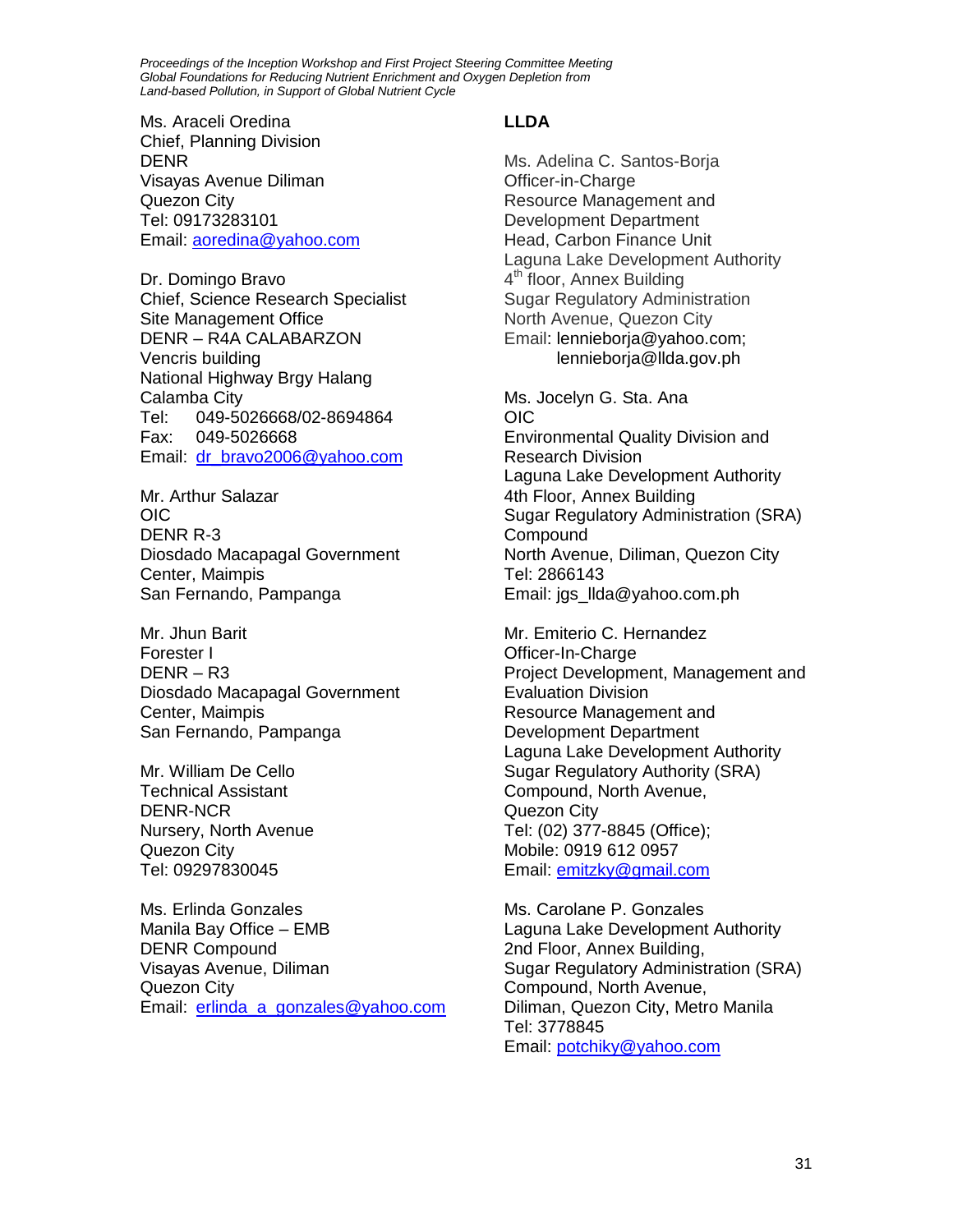Ms. Rochelle Ivy Reyes ENGR II Laguna Lake Development Authority 2nd Floor, Annex Building, Sugar Regulatory Administration (SRA) Compound, North Avenue, Diliman, Quezon City, Metro Manila Tel: 3778845 Email: [r\\_ivy\\_r@yahoo.com.ph](mailto:r_ivy_r@yahoo.com.ph)

## **Manila Water Company**

Mr. Mark Tom Q. Mulingbayan Manager Environment Department Operations Group Manila Water Company MWSS Admin. Bldg., Katipunan Road Balara, Quezon City 1105 Tel: (632) 9175900 loc. 1301 Fax: (632) 9285762 Email: mark.mulingbayan@manilawater.com Mark.mulingbayan@yahoo.com

### **Maynilad**

Mr. Frankie Arellano Senior Vice President Head for Environmental Management Maynilad MWSS Compound Katipunan Avenue Quezon City Tel: 981-3333 Email: [frankie.arellano@mayniladwater.com.ph](mailto:frankie.arellano@mayniladwater.com.ph)

Mr. John Emmanuel Martinez Environmental Officer Maynilad MWSS Compound Katipunan Avenue Quezon City

## **MWSS**

Mr. Ramon Alikpala Chairman Metropolitan Waterworks and Sewerage **System** MWSS Complex, Katipunan Road Balara, Quezon City

Tel: (632) 9285691 Fax: (632) 9202439 Email: rbalikpala@gmail.com

Ms. Leonor C. Cleofas Deputy Administrator Metropolitan Waterworks & Sewerage System MWSS Complex, Katipunan Road Balara, Quezon City Tel: (632) 9285691 Fax: (632) 9202439 Email: bcleofas@gmail.com

Engr. Rebecca de Vera Project Management Officer A Metropolitan Waterworks & Sewerage **System** MWSS Complex, Katipunan Road Balara, Quezon City

## **PRRC**

Engr. Richard Penaflor Deputy Executive Director Pasig River Rehabilitation Commission (PRRC) 5<sup>th</sup> Floor, Triumph Building 1610 Quezon Avenue, Quezon City Tel: (632) 926-5234; 926-6445 Telefax: (632) 926-5232 Email: [pasiglahin@yahoo.com.ph](mailto:pasiglahin@yahoo.com.ph)

## **UP-MSI**

Dr. Gil Jacinto Professor Marine Science Institute University of the Philippines Velasquez Street Diliman, Quezon City Email: gjacinto@gmail.com

Dr. Cesar L. Villanoy Associate Professor Marine Science Institute University of the Philippines Velasquez Street Diliman, Quezon City Email: c.villanoy@gmail.com